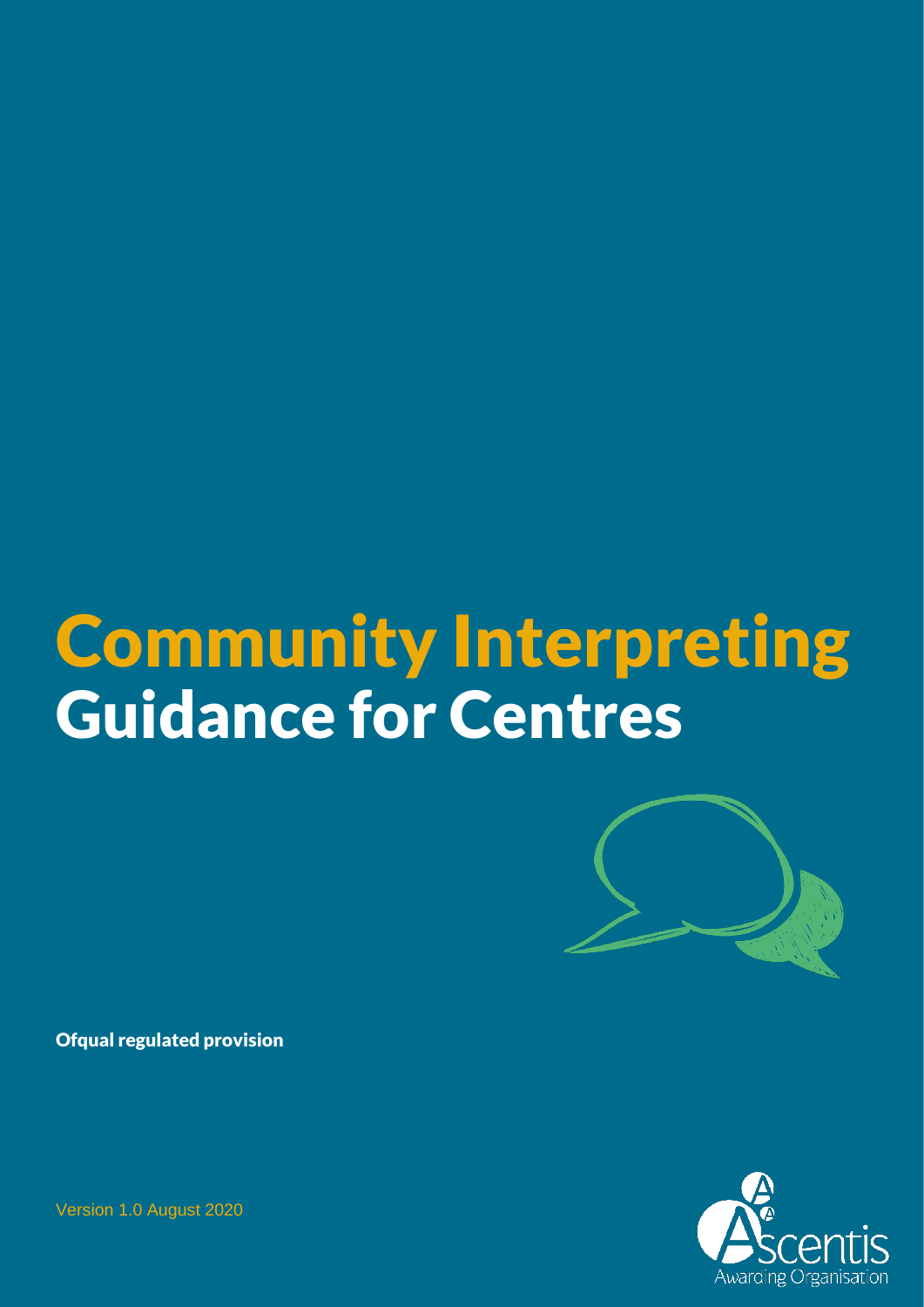#### **Table of Contents**

| GUIDANCE FOR CENTRES ON THE ASCENTIS SUITE OF QUALIFICATIONS IN COMMUNITY                          |    |
|----------------------------------------------------------------------------------------------------|----|
|                                                                                                    |    |
|                                                                                                    |    |
|                                                                                                    |    |
|                                                                                                    |    |
| Ascentis Level 1 Award in Understanding Community Interpreting and Ascentis Level 2 Certificate in |    |
|                                                                                                    |    |
|                                                                                                    |    |
|                                                                                                    |    |
|                                                                                                    |    |
|                                                                                                    |    |
|                                                                                                    |    |
|                                                                                                    |    |
|                                                                                                    |    |
|                                                                                                    |    |
|                                                                                                    |    |
|                                                                                                    |    |
|                                                                                                    |    |
| APPENDIX 1 EXAMPLE GOOD PRACTICE GUIDELINES FOR INTERPRETERS11                                     |    |
|                                                                                                    |    |
|                                                                                                    |    |
|                                                                                                    |    |
|                                                                                                    |    |
|                                                                                                    | 13 |
|                                                                                                    |    |
|                                                                                                    |    |
|                                                                                                    |    |
| APPENDIX 2 CONFIDENTIALITY AGREEMENT (CONFIDENTIALITY UNDERTAKING BY THE                           |    |
|                                                                                                    |    |
|                                                                                                    |    |
|                                                                                                    |    |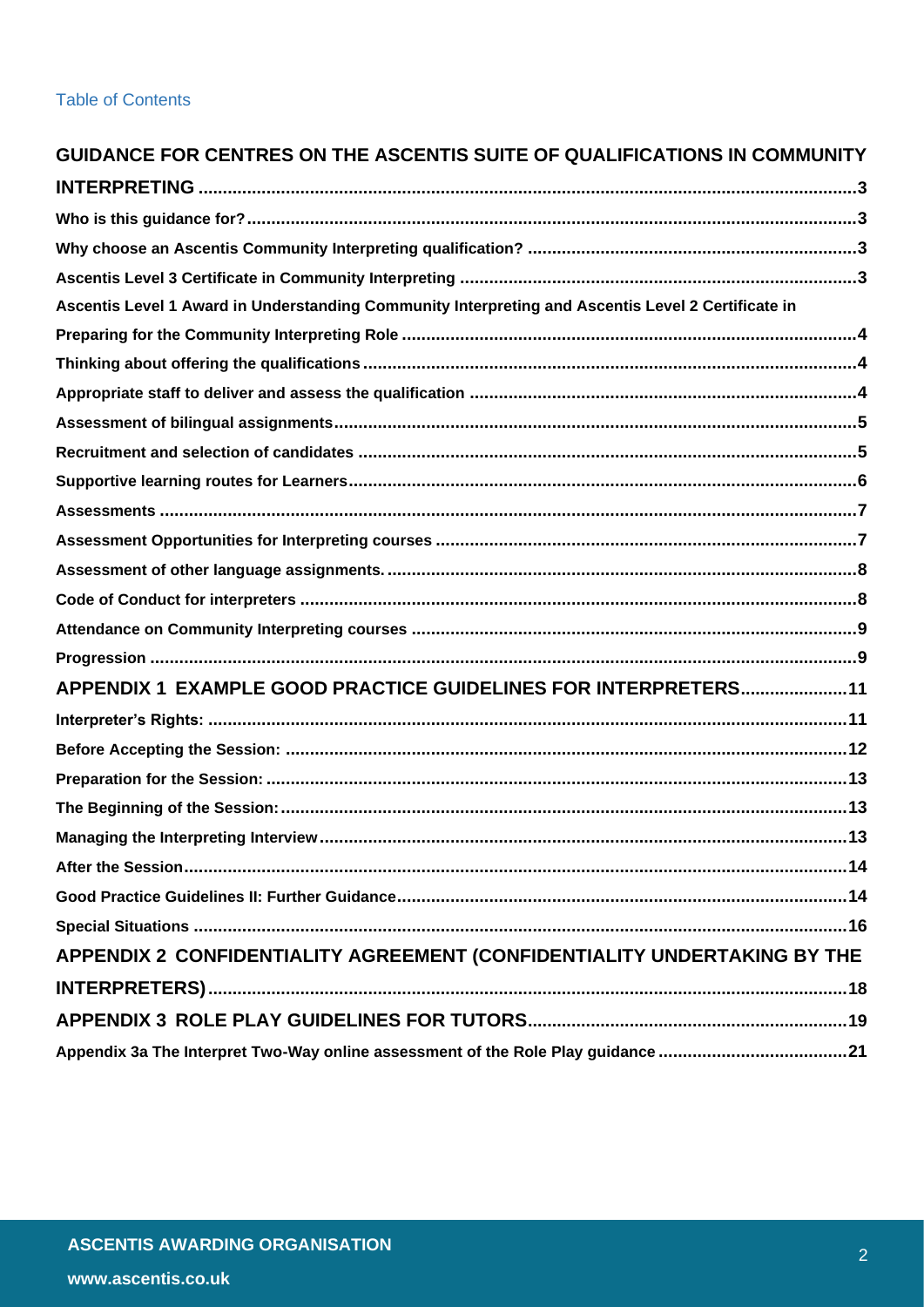

## <span id="page-2-0"></span>**Guidance for Centres on the Ascentis Suite of Qualifications in Community Interpreting (Levels 1, 2 and 3)**

#### <span id="page-2-1"></span>**Who is this guidance for?**

This guidance is for Centres and staff who are intending to offer any of the Ascentis qualifications in Community Interpreting: the Level 1 Award in Understanding Community Interpreting, the Level 2 Certificate in Preparing for the Community Interpreting Role and the Level 3 Certificate in Community Interpreting. The guidance covers selection, delivery and assessment for staff who directly support teaching and learning. There is also advice about appropriate qualification routes. It should be read in conjunction with the Ascentis specifications for the qualifications, which can be found on the Ascentis website.

#### <span id="page-2-2"></span>**Why choose an Ascentis Community Interpreting qualification?**

Although there is currently no formal requirement for community interpreters to be qualified, interpreting agencies are advised to require their prospective interpreters / linguists to have achieved a Level 3 qualification as a minimum for paid work in public services. (The public services covered in these qualifications and representing those in which Community Interpreters most frequently work are; Education, Health, Housing, Immigration, Mental Health, Social Services and Welfare Benefits).

The Ascentis qualifications are referenced to the National Occupational Standards for Interpreting and are included on the Regulated Qualifications Framework (RQF). The RQF is the national framework for creating and accrediting qualifications in England and Northern Ireland. The qualifications have become nationally recognised within the Community Interpreting sector.

A higher level of qualification is required for Police, Court and Legal interpreting work, or for more complex appointments. Higher-level qualifications include the Diploma in Police Interpreting (DPI) and the Diploma in Public Service Interpreting (DPSI), both of which are offered through the Chartered Institute of Linguists (CIOL).

## <span id="page-2-3"></span>**Ascentis Level 3 Certificate in Community Interpreting**

This comprises seven units: five mandatory and two optional choices from a range of public services.

The aim of the qualification is to develop the skills and knowledge required to work as a Community Interpreter. It covers:

- The Role of the Interpreter in the Community
- Statutory and voluntary public service knowledge and terminology
- Techniques (modes) of interpreting, including sight translation
- Professional aspects of working as an interpreter trained to follow codes of practice / ethics.
- Personal reflection by the interpreter and a focus on Continued Professional Development.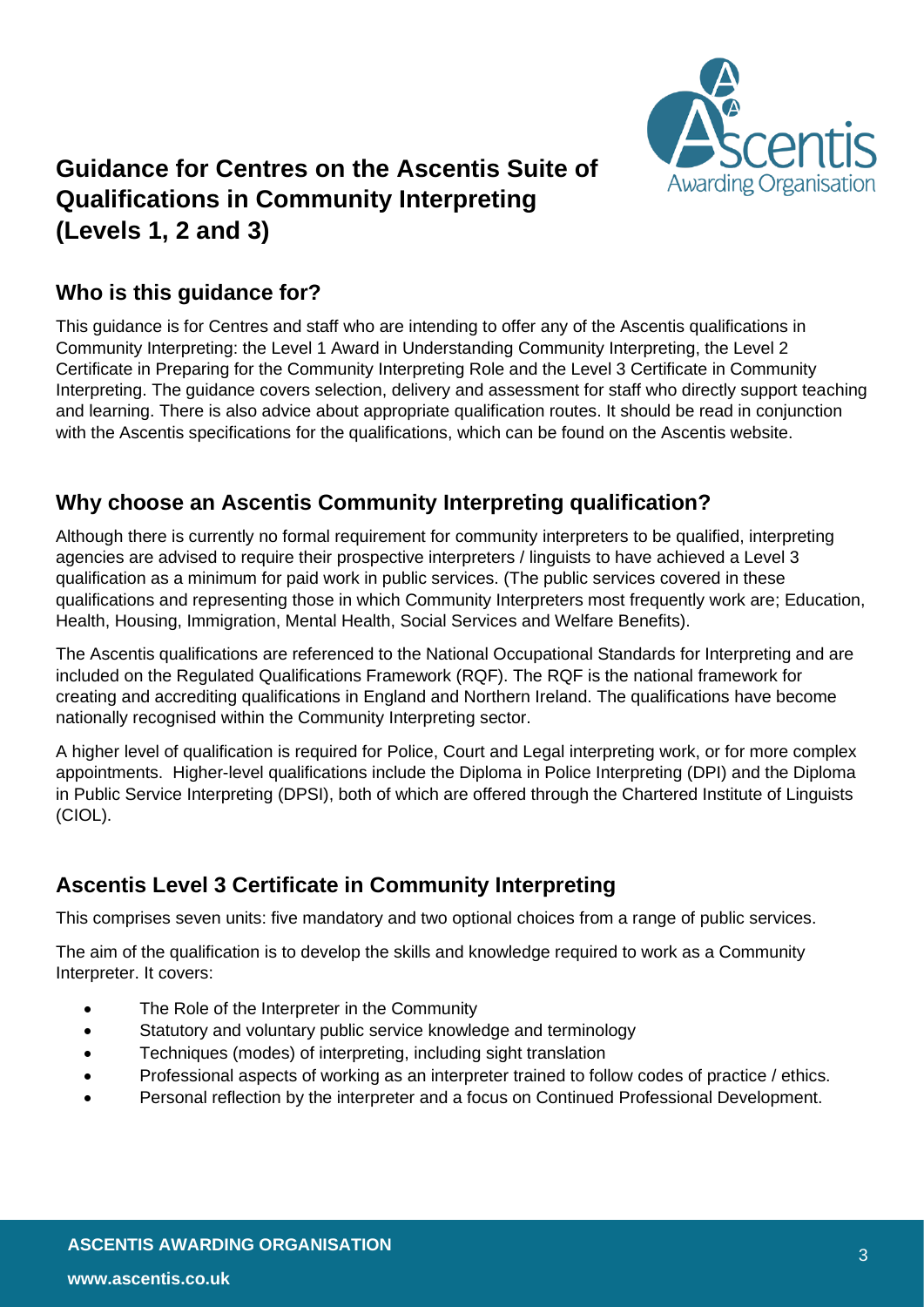## <span id="page-3-0"></span>**Ascentis Level 1 Award in Understanding Community Interpreting and Ascentis Level 2 Certificate in Preparing for the Community Interpreting Role**

These are lower level, preparatory qualifications and are not intended to be used to gain paid work. They were developed to create a progression route to the Level 3 Community Interpreting certificate and the vocational area of interpreting. Both levels focus on the skills and knowledge which potential learners may lack at an appropriate level and develop these incrementally. The main obstacles in selection for the Level 3 qualification are usually:

- Weak spoken formal and informal English language
- Weak written English Language
- Limited knowledge of the community language (often because of time spent out of the learners' original country)
- Poor academic/study skills (usually due to limited schooling or time having passed since last studying)
- Lack of awareness/knowledge of public services and the current terminology which is used in them (often due to having spent only a short time in the UK)
- Lack of experience of interpreting (either paid or unpaid; ideally some experience should be with community members not closely associated with the learners so they can understand how the role varies when the client is unknown to the interpreter).

It is not necessary for a Centre to offer all levels of the Community Interpreting suite of qualifications, but it would be useful to know of other centres delivering other levels and signpost as appropriate.

Many Centres use the Level 1 and Level 2 as progression routes from ESOL classes.

Both levels cover:

- Public service knowledge and language
- English language skills, especially around appropriate levels of formality and informality of language
- Study and portfolio building skills
- Preparing for and undertaking voluntary work in bilingual communities
- Key aspects of the role of the Community Interpreter

## <span id="page-3-1"></span>**Thinking about offering the qualifications**

Prior to (and during) the delivery of the Community Interpreting qualifications, there are many factors which will need to be considered. This document will identify some of them and will suggest points that Centres may find useful. These are not provided as prescriptive or unique solutions to the issues a Centre might encounter however.

If Centre research identifies that there is a market for a Community Interpreting qualification, then the Centre should consider the necessary resources to deliver a course. These would include:

#### <span id="page-3-2"></span>**Appropriate staff to deliver and assess the qualification**

It is essential that the staff delivering courses leading to any of these qualifications have:

- Excellent English with an understanding and appreciation of language issues
- Knowledge of a community language.
- A theoretical knowledge of Community Interpreting and, in the case of Level 3, some recent experience of interpreting between at least one Community Language and English in the public sector (not necessarily paid).
- Knowledge of the UK's public services and how interpreters are used within them.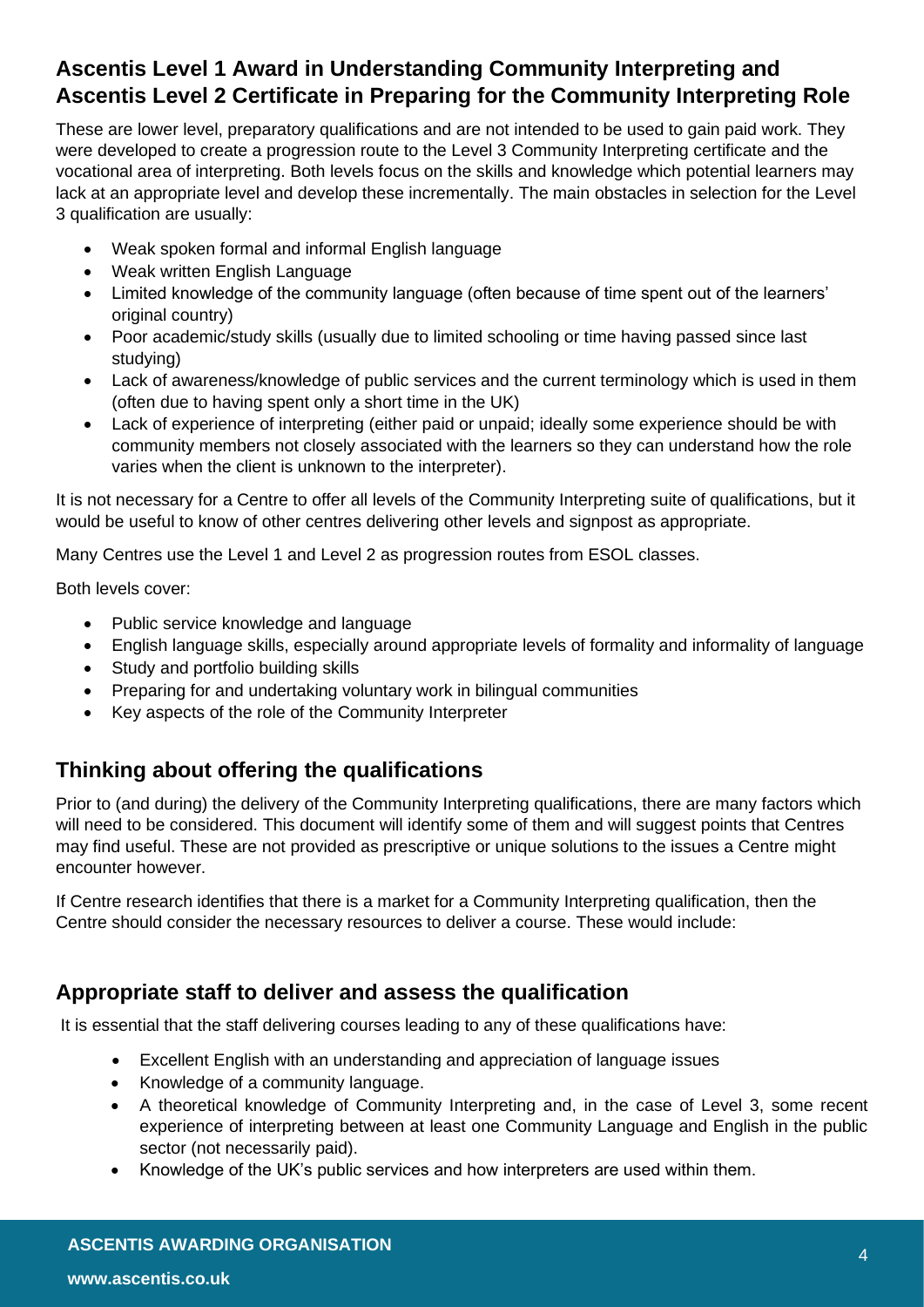- A recognised teaching qualification (or be working towards one). Assessors must be able to make appropriate assessment decisions.
- Internal Quality Assurers need to have knowledge and experience of the Internal Quality Assurance processes.

It would be challenging for teaching staff with limited interpreting expertise to develop sufficient knowledge of public service interpreting to be able to offer more than the Level 1 and 2 preparatory qualifications credibly, and to fully support the learners in developing the skills they would require in the workplace.

These staff can extend their Community Interpreting knowledge and understanding by undertaking the Community Interpreting Level 3 prior to delivery, although they would still be required to have had some experience of interpreting. There is no compensating for the value of having a qualification delivered by a specialist, who can offer advice and suggestions drawn from their own experience.

#### <span id="page-4-0"></span>**Assessment of bilingual assignments**

One of the more challenging aspects of the Level 3 qualification is the requirement for some of the work to be produced in the community language. These are:

- Glossaries of public service terms which are rendered from English to the community language in a written form
- Sight translation, where learners demonstrate an ability to orally render a short written piece from English to the community language
- Role plays that involve two way interpreting between English and the community language.

Tutors may decide to do activities in both languages on Level 1 and Level 2, but there is no requirement to have this work assessed.

#### <span id="page-4-1"></span>**Recruitment and selection of candidates**

Once a decision has been made to offer any of the qualifications, the Centre should plan its recruitment strategy and have a planned selection procedure.

It would be considered good practice to produce publicity material, which clearly outlines the type of learner suitable for the qualification and the minimum criteria necessary for acceptance onto the course, as reflected in the qualification specifications. There are no prerequisites for any of these qualifications so Centres will need to decide on minimum criteria for acceptance onto the course, in consultation with the qualification specifications.

Factors that need to be considered include:

- **Language levels**. Level 1 learners should be at no less than Level 1 in their English skills. Level 2 and Level 3 should have completed at least Level 2. A Level 3/4 in the spoken aspect of the community language is a good starting point in terms of fluency and competence. The assumption is that learners will develop their skills to a higher level during the Level 3 course. Many learners will have stronger skills in one language than the other, and many will show a difference between speaking and listening, and reading and writing skills. It is essential that Centres develop appropriate tools to assess learners' language skills, to ensure that these are at the required level to enable them to successfully complete the course and to go on to gain employment within the Community Interpreting sector.
- **Relevant interpreting experience** required for the Level 3 qualification could be voluntary but should include some experience with people not personally connected to the interpreter.
- **An awareness of public services** and the specialist terminology used in them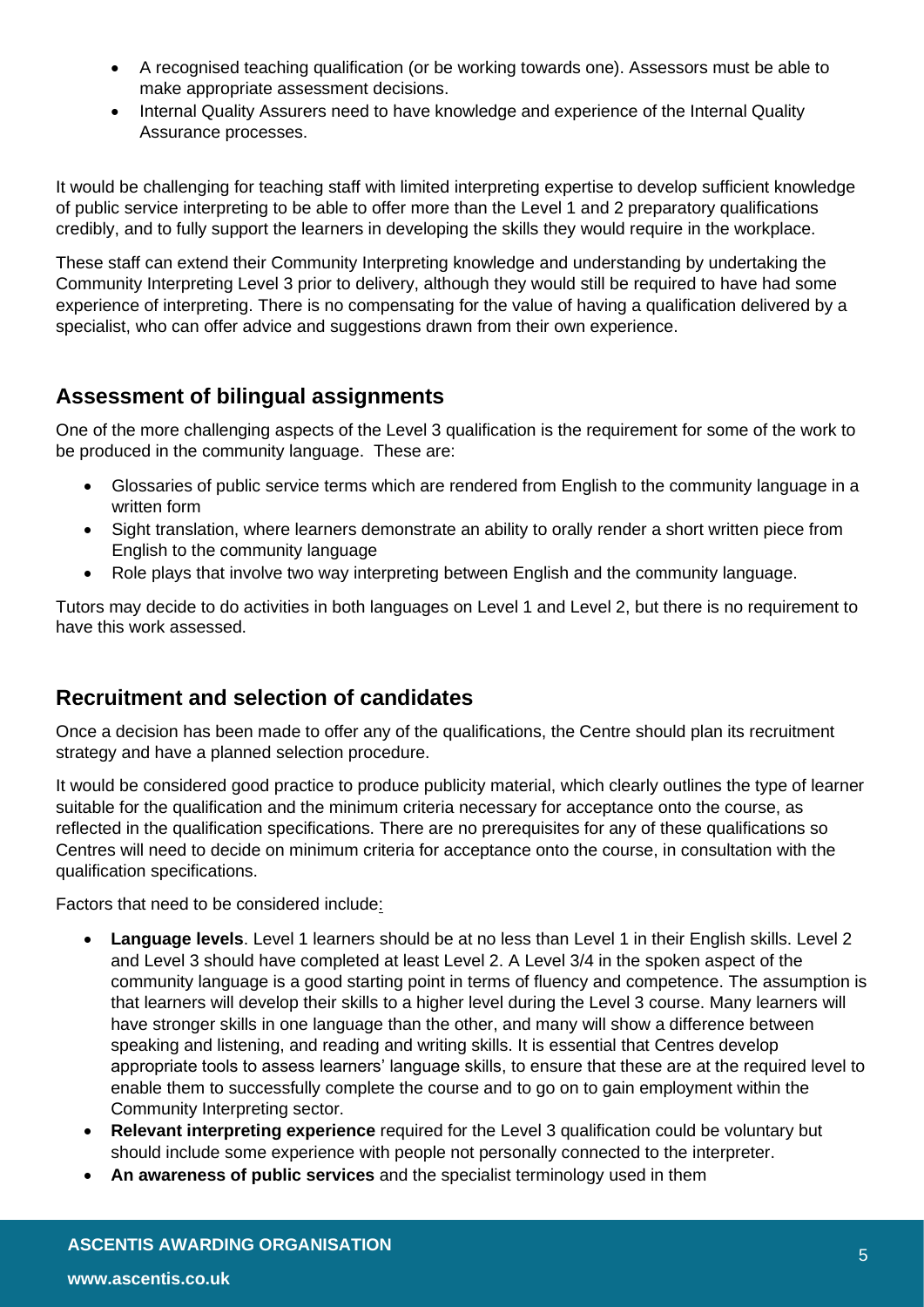- **Knowledge of the linguistic community** or communities with which they will later be working
- **Study skills**
- **Interpersonal skills**
- **Motivation**

Centres need to decide how they will test the levels of skill and knowledge required for each of the qualifications. It is helpful to have an application form where candidates are asked to write about their community and/or Community Interpreting etc. This will also start to show the level of English and awareness candidates will need right from Level 1. It can be helpful to select from a group introductory session, where there can be discussion and some reading and writing, as well as a chance to see interpersonal skills in a group setting. It also gives a chance to assess oral skills in English.

Assessment of the target language can be tricky and expensive if some learners are not accepted as a result of the assessment. As a minimum, those who left their country at a young age (e.g. before the end of secondary school) could have their oral language tested over the phone by a language assessor. This is only necessary for the Level 3 qualification, but Centres should be sensitive to how far a lack of the target language, just as lack of English, can make it impossible for learners to progress throughout the suite.

Centres need to develop clear pathways to enable learners to develop the skills they require to be accepted onto the courses. Partnerships could be established between local providers and community organisations that can provide opportunities for the learners to develop the skills required.

| <b>Skills Issue</b>                               | <b>Remedy</b>                                                                                                                                                                                                                                                                                                                                                  |  |  |
|---------------------------------------------------|----------------------------------------------------------------------------------------------------------------------------------------------------------------------------------------------------------------------------------------------------------------------------------------------------------------------------------------------------------------|--|--|
| Low level of spoken English                       | Refer to ESOL classes                                                                                                                                                                                                                                                                                                                                          |  |  |
| Low level of written English                      | Refer to ESOL or literacy classes                                                                                                                                                                                                                                                                                                                              |  |  |
| Low level of spoken<br><b>Community Language</b>  | Refer to language classes for mother-tongue speakers, sometimes<br>available through embassies, Adult and Community Learning<br>Services or within local Voluntary Organisations.                                                                                                                                                                              |  |  |
| Low level of written<br><b>Community Language</b> | Refer to language classes for mother-tongue speakers, sometimes<br>available through embassies, Adult and Community Learning<br>Services or within local Voluntary Organisations.                                                                                                                                                                              |  |  |
| Lack of interpreting<br>experience                | Refer to local Voluntary Organisations where voluntary work that<br>includes some interpreting may be available. Encourage learners to<br>support friends and family who require interpreting support.<br>Encourage participation in Ascentis Levels 1 or 2 Community<br>Interpreting preparation qualifications.                                              |  |  |
| Low level of interpersonal<br>skills              | Refer to courses such as Level 1 Employability or Personal<br>Development. These are often available through Adult and<br>Community Learning providers / FE Colleges.                                                                                                                                                                                          |  |  |
| Low level of study skills                         | Refer to courses such as Level 1 Employability or Personal<br>Development. These are often available through Adult and<br>Community Learning providers/ FE Colleges. Encourage<br>participation in Ascentis Levels 1 or 2 Community Interpreting<br>preparation qualifications.                                                                                |  |  |
| <b>Lack of Public Service</b><br>knowledge        | Provide learners with relevant Local and National Government<br>websites to enable them to become familiar with Public Services.<br>There are also Adult and Community Learning courses that include a<br>focus on Public Service provision. Also, encourage participation in<br>Ascentis Levels 1 and 2 Community Interpreting preparation<br>qualifications. |  |  |

#### <span id="page-5-0"></span>**Supportive learning routes for Learners**

#### **ASCENTIS AWARDING ORGANISATION**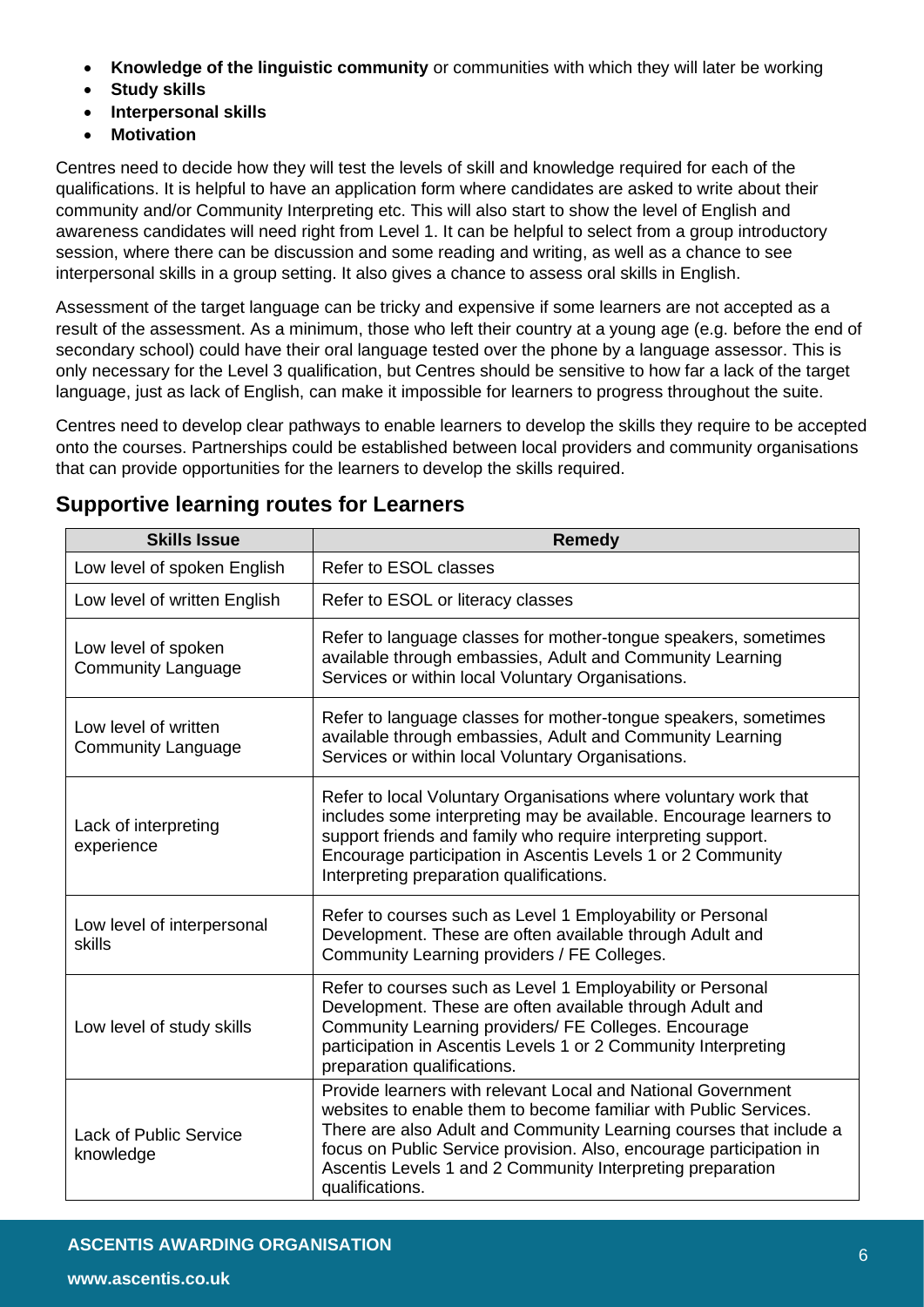## <span id="page-6-0"></span>**Assessments**

Learners' needs should be considered when planning assessments and feedback. Some issues to consider are:

- Do the learners understand what they are being asked to do?
- Would it be useful to provide guidelines for completing assessments outlining learning outcomes and assessment criteria?
- Some exemplar material may aid clarity for learners e.g. completed portfolios from previous learners.
- An assignment plan with submission deadlines can help learners to manage the substantial work required for this qualification and help them avoid letting things get on top of them.

#### <span id="page-6-1"></span>**Assessment Opportunities for Interpreting courses**

**Levels 1, 2 and 3** require that learners be assessed according to the assessment criteria, which can be found in the qualification specifications. As these qualifications are portfolio-based and continuously assessed, the Centre will need to satisfy the Ascentis External Quality Assurer that all assessment criteria have been met and signed off by the Internal Quality Assurer. These should also be tracked using the tracking sheets that are attached to the specifications. For Levels 1 and 2, the majority of the evidence will probably be paper-based and can take the form of question and answer, true and false questions, short essays, matching exercises, gap-filling exercises etc. However, it is also useful to help learners to develop confidence in their spoken English through short role plays, presentations to the group, group discussions, case studies etc. Evidence of these classroom activities could include; video recording, audio recording, peer and tutor assessment and feedback, and should be made available to the EQA at the final visit.

**The Level 3** qualification offers a wide range of assessment opportunities including assessment of the bilingual skills. Some assessments lend themselves to written form but there are also opportunities to make video recordings of role-play sessions and audio recordings of sight translation. These are key to developing trainee interpreters' proficiency and awareness and providing a platform for them to demonstrate their level of competence. Recording role plays and sight translations also gives the opportunity to review and give meaningful feedback to learners on their vocational skills. Feedback can be oral/written or a combination of both and can additionally include some peer feedback, particularly from those who share a language with the learner being assessed.

When setting scenarios, deliverers may wish to consider setting interpreting tasks that can be identified as Level 3 or even below that level, especially initially. Simple interpreting scenarios below Level 3 enable learners to practise the skill of operating efficiently in two languages and develop an awareness of the stages of an interpreting interview. It is important that teaching staff are able to devise scenarios that fulfil the Level 3 assessment criteria as well to ensure that learners are accredited at the level of their competence.

Some Centres will need to ensure that staff are able to do this and it may involve some staff development. Centres will need to have a bank of appropriate role plays to enable all learners to have the opportunity to practise and to demonstrate competence as an interpreter. *(For further guidance on using role plays for assessment, see Appendix 3: Role Play Guidelines for Tutors)*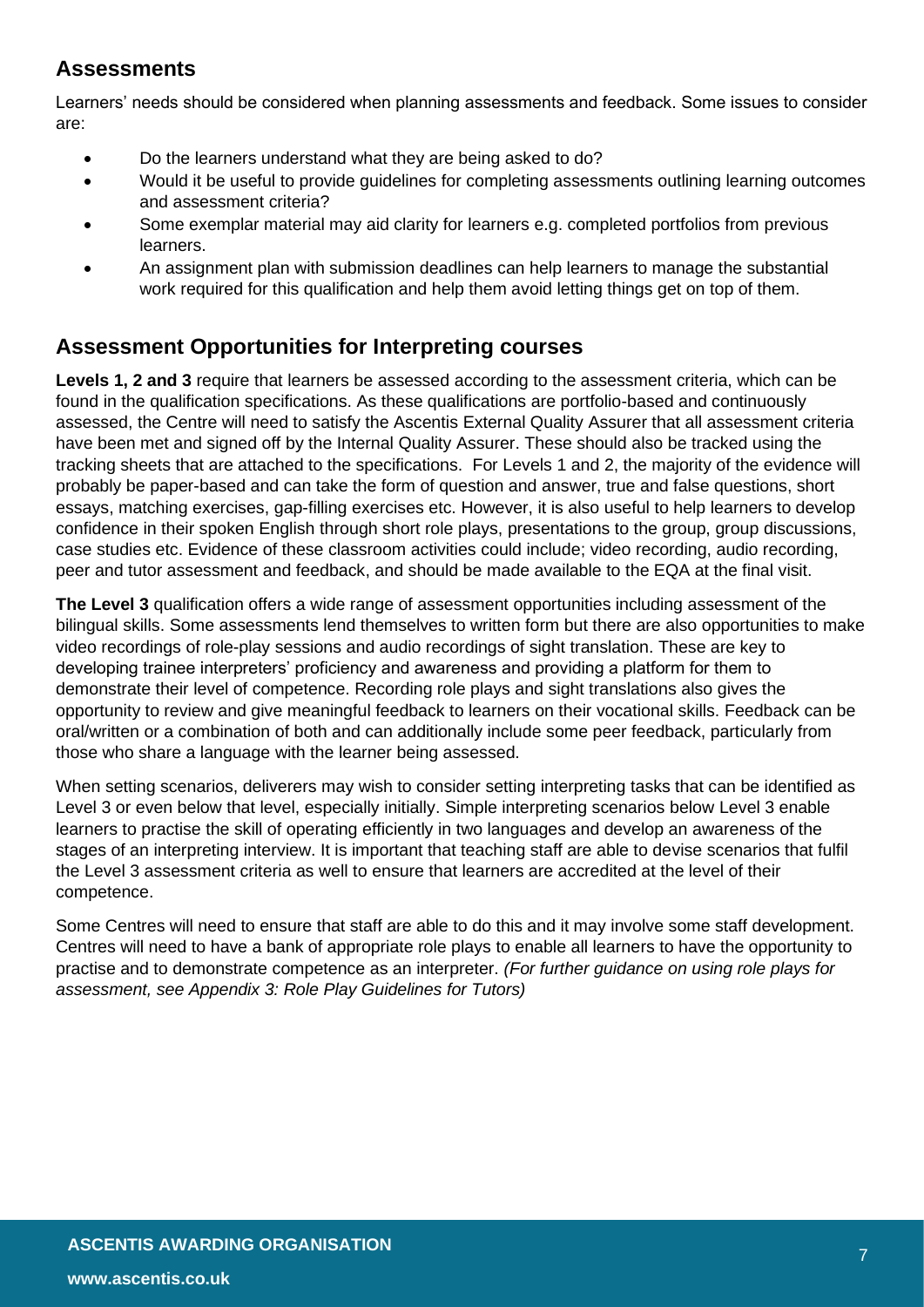#### <span id="page-7-0"></span>**Assessment of other language assignments.**

- Centres should consider how they will recruit language assessors and the range of languages that could be within a delivery group. Language assessors should be fully trained with knowledge of the qualification being offered. They should also understand how to give feedback to the learner and the tutor so they can make a judgement as to whether the assessment criteria have been met. Language assessors need to be familiar with the terminology currently being used in public services and its appropriate translation into the Community Language. Some Centres use working interpreters as assessors and might recruit from interpreting agencies or use previous learners who have achieved the Level 3 or one of the CIOL qualifications. It may also be possible to share language assessors with other Centres as the assessment of the work in the target language can be undertaken remotely.
- The assessments for all qualifications will require Internal Quality Assurance and there should be a robust process in place linked to the Centre's policy. The Internal Quality Assurer should hold a relevant qualification, but does not necessarily need subject expertise in interpreting. The role of the Internal Quality Assurer is to ensure that all processes and procedures have been carried out to a suitable and consistent standard.
- Awareness of linguistic minority communities means that a Centre that already has links and a history with its surrounding communities will be able to broaden and expand these to the advantage of learners. This works both ways as the community will be able to support and enrich both the teaching and the learning. Centres will have a pool of local Community Language speakers from whom to recruit their learners. The trainee interpreters will then be able to volunteer within community organisations or, later, to gain work as paid interpreters supporting community members who wish to access public services.
- Centres need to develop clear pathways, both for learners whose skill level is below that required for successful completion of the courses so that learners can develop their skills and access the training in the future, and for those who wish to progress to higher levels in the future. A list of local providers that offer levels of the Ascentis qualifications other than those delivered by the Centre (if applicable) and higher levels of interpreting courses would be useful. Information about agencies that offer support to learners in their English language and literacy skills, community language skills and study skills would also be useful.

## <span id="page-7-1"></span>**Code of Conduct for interpreters**

In the course of their jobs, Community Interpreters are expected to adhere to various professional Codes of Conduct and Practice or Ethics. Much of the work done on the Level 3 qualification directly prepares interpreters for adherence to these codes and reference to them is also likely to be made at the preparatory levels e.g. confidentiality and impartiality.

Codes of Conduct, Practice or Ethics can be found on the websites of the various interpreting agencies. They will vary from agency to agency so it is important that interpreters familiarise themselves with all those related to the agencies that offer them employment as they will be expected to stick closely to the agency's codes.

An example 'Good Practice Guidelines for Interpreters' document can be found at **Appendix 1**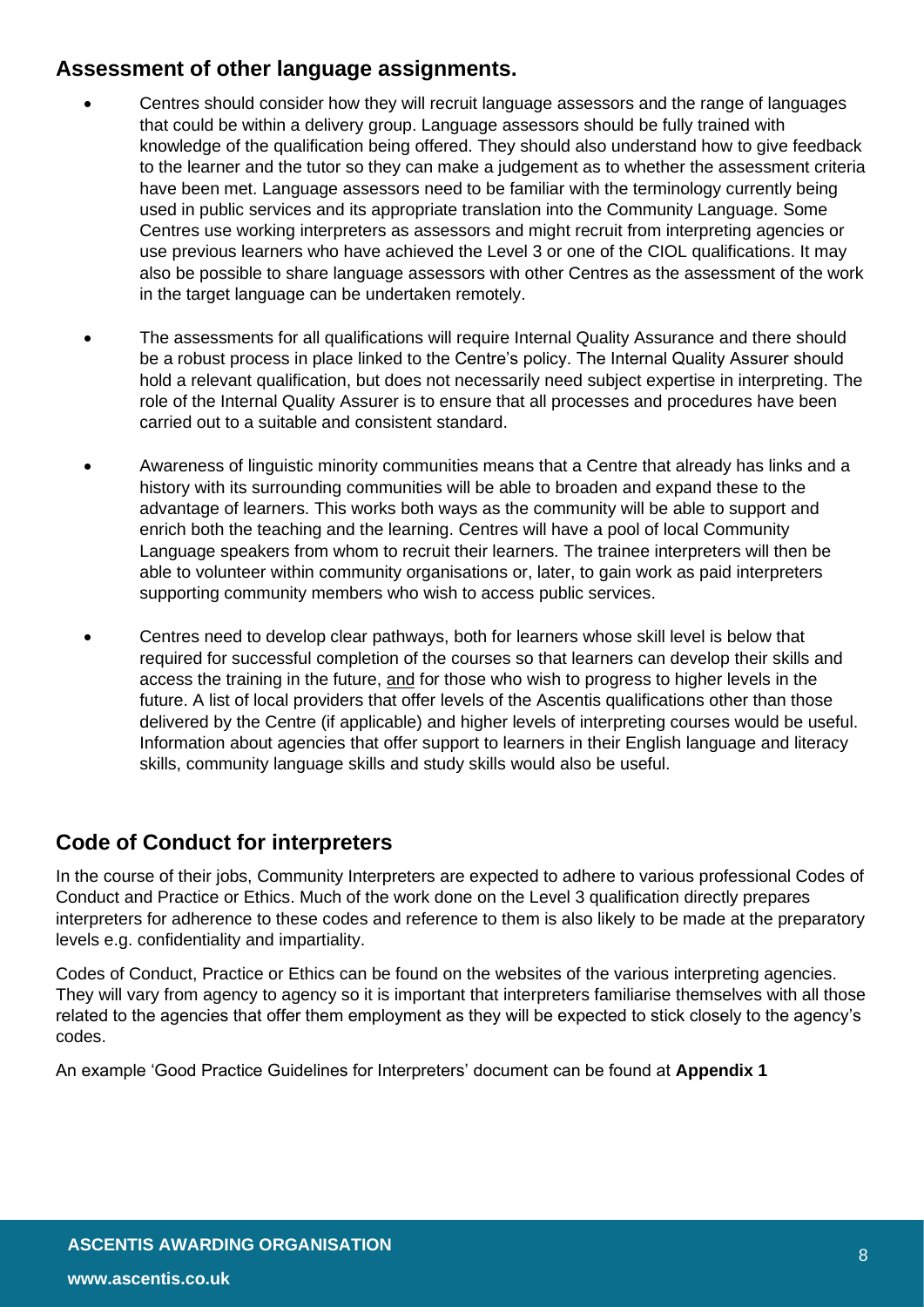Further help can be found at the links below:

<https://www.thebigword.com/moj/useful-info.html>

[https://www.bristol.gov.uk/documents/20182/33531/Translation%20and%20Interpreting%20Service%20Co](https://www.bristol.gov.uk/documents/20182/33531/Translation%20and%20Interpreting%20Service%20Code%20of%20Practice%20for%20Interpreters.pdf/b3507113-0d3b-48ab-aca2-27e0e855f216) [de%20of%20Practice%20for%20Interpreters.pdf/b3507113-0d3b-48ab-aca2-27e0e855f216](https://www.bristol.gov.uk/documents/20182/33531/Translation%20and%20Interpreting%20Service%20Code%20of%20Practice%20for%20Interpreters.pdf/b3507113-0d3b-48ab-aca2-27e0e855f216)

[http://www.bournemouthinterpreters.org.uk/~bournemo/docs/Code\\_of\\_Practice.pdf](http://www.bournemouthinterpreters.org.uk/~bournemo/docs/Code_of_Practice.pdf)

<http://www.nrpsi.org.uk/for-clients-of-interpreters/code-of-professional-conduct.html>

<https://louisesoutertranslations.com/wp-content/uploads/2018/07/ITI-Code-of-Profesional-Conduct.pdf>

They may also be asked to sign confidentiality agreements (such as the one at **Appendix 2**) as a condition of registering for work.

## <span id="page-8-0"></span>**Attendance on Community Interpreting courses**

In a recent survey of service providers who regularly use interpreters from one of the big agencies in London, it was unanimously agreed that an interpreter who is late or does not turn up at all is the most frustrating and irritating factor in the industry. It is therefore advisable to have clear strategies for dealing with lateness and absence on all the interpreting courses at all the levels. Centres may decide that some sessions should be compulsory due to the subject matter that is covered. An example might be sessions on issues of the professional code such as 'impartiality'. Learners at all levels should also be taught timemanagement and organisational skills.

#### <span id="page-8-1"></span>**Progression**

Centres should consider advising learners about potential career paths following a successful outcome at Level 3. There are many routes they could take, including:

- Higher-level qualifications such as the Diploma in Public Service Interpreting (DPSI) and the Diploma in Police Interpreting (DPI) both run by the Institute of Linguists (CIOL). There are also undergraduate qualifications in Interpreting and Translation. The hope is that successful completion of the Level 4 unit Two-way Interpreting would indicate an ability and readiness for further learning.
- Employment.

Centres should ideally be building up relationships and consider strategies and opportunities to assist progression. These include:

| <b>Opportunity</b>                                            | Value                                                                                                                                                                                                                                                                                                                                                                                                 |
|---------------------------------------------------------------|-------------------------------------------------------------------------------------------------------------------------------------------------------------------------------------------------------------------------------------------------------------------------------------------------------------------------------------------------------------------------------------------------------|
| <b>Relationships with</b><br>agencies / training<br>providers | To be aware of languages currently in demand.<br>To provide progression opportunities for learners.<br>To ensure that course information regarding local provision of Interpreting<br>Services is correct.                                                                                                                                                                                            |
| <b>Relevant IAG</b>                                           | To be aware of local quality requirements for interpreters such as minimum<br>levels of qualification.<br>To be aware of progression routes for interpreters and be able to signpost<br>these to local providers offering these opportunities.<br>To be aware of local opportunities for the learners to develop the skills that<br>would enable them to access all levels of Community Interpreting. |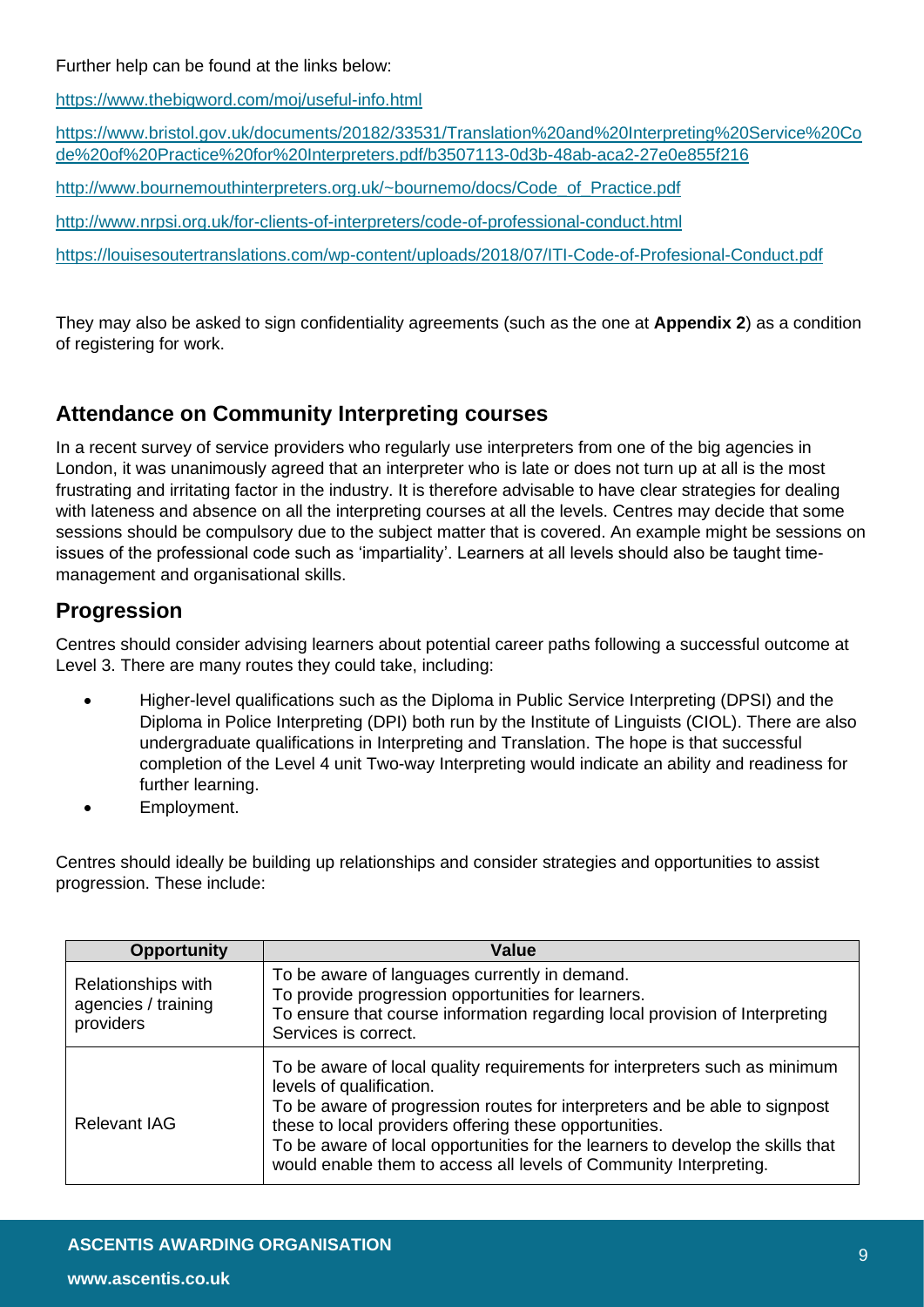| Local knowledge                                       | To be aware of local language communities, their level of English<br>competence and their need for interpreting services.<br>To be aware of services offered by local Voluntary Organisations to support<br>the needs of the language communities.<br>To be aware of any specific issues or needs that affect local language<br>communities.                                                                                                    |
|-------------------------------------------------------|-------------------------------------------------------------------------------------------------------------------------------------------------------------------------------------------------------------------------------------------------------------------------------------------------------------------------------------------------------------------------------------------------------------------------------------------------|
| Recruitment events                                    | To be aware of how interpreters can gain work such as attending<br>conferences and events.<br>There is potential for Centres to set up job fairs, inviting Interpreting<br>Services/Agencies and learners who have gained their qualification. This<br>liaison is valuable for learners who wish to progress into employment.<br>Developing close working relationships with the local agencies can enrich all<br>aspects of interpreting work. |
| <b>Voluntary work</b><br>opportunities                | To be able to signpost learners to potential opportunities enabling them to<br>develop their local knowledge and their interpreting skills                                                                                                                                                                                                                                                                                                      |
| Freelance working<br>awareness                        | Business Link, local interpreter networks, business start-up courses or<br>Chambers of Commerce may offer courses to assist freelance workers with<br>legal requirements such as tax and with support with marketing and<br>developing business plans.                                                                                                                                                                                          |
| Networking for<br>interpreters                        | To enable trainee interpreters to recognise the complexities involved with<br>working as a professional Community Interpreter.<br>To enable interpreters to access further training opportunities.                                                                                                                                                                                                                                              |
| CPD, short courses,<br>conferences, journals,<br>logs | To enable trainee interpreters to recognise the complexities involved with<br>working as a professional Community Interpreter.<br>To enable interpreters to access further training opportunities.                                                                                                                                                                                                                                              |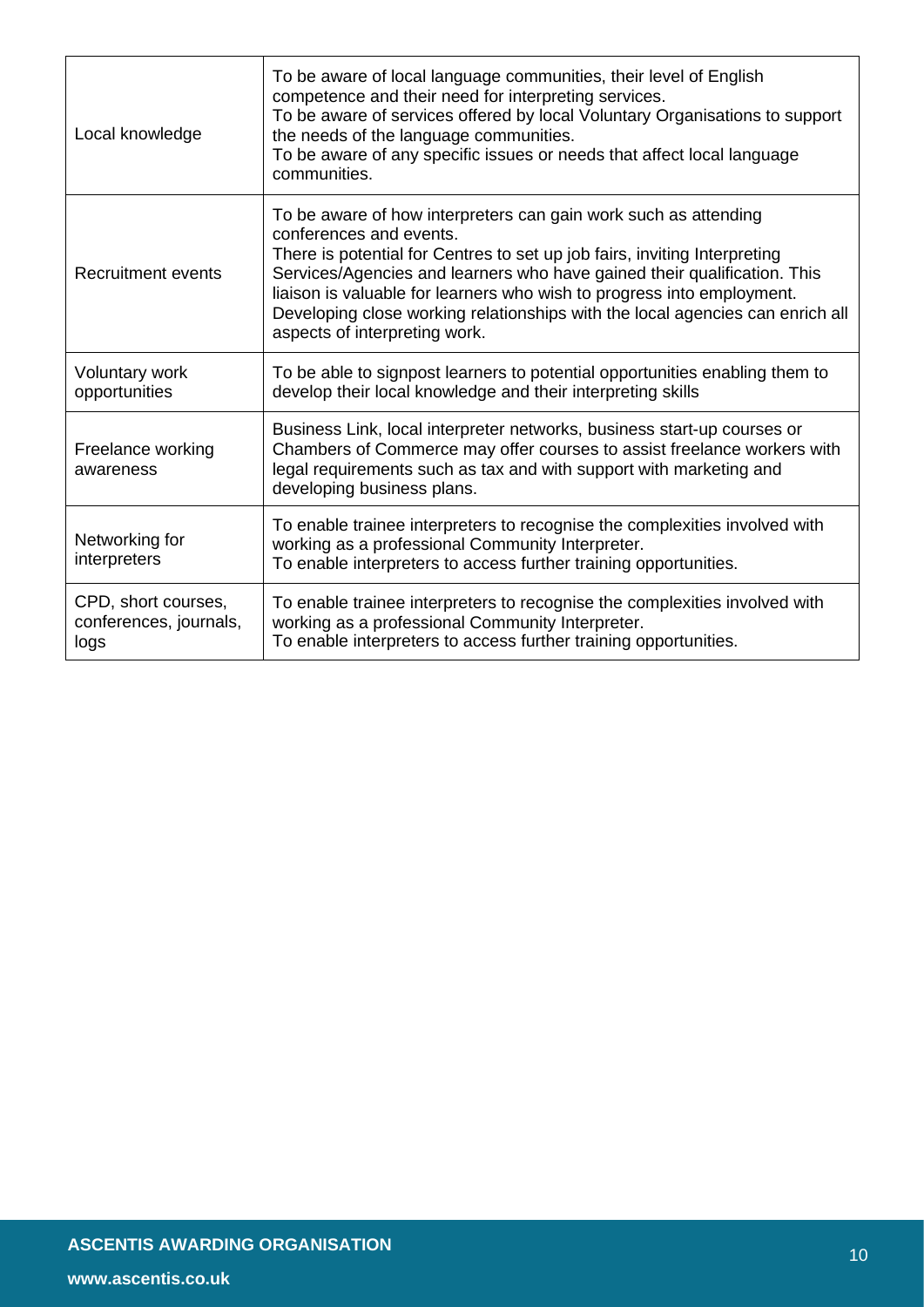# <span id="page-10-0"></span>**APPENDIX 1 Example Good Practice Guidelines for Interpreters**

The interpreter must ensure he/she abides by the Code of Ethics as outlined in this section. The interpreter must:

**Be Punctual**: You should aim to arrive 10 minutes before the appointment time. If you are delayed or unable to attend, you should inform all parties immediately.

**Respect Confidentiality**: See the confidentiality agreement. If the customer requests, it should be signed. Whether or not you sign it, as an interpreter it is your moral and professional responsibility to respect this code of confidentiality. The interpreter must observe and maintain the principles of confidentiality at all times.

- Interpreters will not take personal advantage of any information obtained during the course of their work.
- Under normal circumstances, no information will be passed by the interpreter to anyone outside of the interpreting session.
- Forms and other information sheets carried by the interpreter, which contain confidential information, must be kept in a safe place and transported securely. They must not be shown to anyone else except relevant Interpreting Service or Health and Social Services personnel involved in the appointment.
- No personal information should be faxed.

**Be Impartial**: The interpreter must NOT accept any form of payment or other reward for interpreting work other than the session fee. Declare possible conflicts of interest.

**Maintain Professionalism**: The interpreter must be attentive and sensitive to the needs, wishes and individual background of the client at all times. The interpreter must be respectful and non-judgmental to the client. The interpreter must NOT discriminate directly or indirectly on grounds of class, gender, sexual orientation, ethnic origin, national origin, political or religious beliefs, disability, marital status, having dependents or not, or age. The interpreter must NOT delegate work they have accepted without the consent of the responsible officer. Interpreters are expected to present and conduct themselves in a professional manner. They should only undertake work that they are competent to accomplish in a satisfactory way.

Under no circumstances should an interpreter place themselves, or be placed, in a position of risk in the presence of a vulnerable adult or child. When interpreters are working with vulnerable adults or children, a member of staff should always accompany them. Should circumstances arise when there is a possibility an interpreter may be left alone with a vulnerable adult or child they should report this and seek direction from the officer in charge or withdraw.

#### <span id="page-10-1"></span>**Interpreter's Rights:**

The interpreter may refuse or terminate an assignment when:

- They feel they have been inadequately briefed
- They feel that the subject is beyond her or his capacity
- They are subject to unacceptable demands or behaviour from clients or customers
- There is a serious incident of racial abuse or other discrimination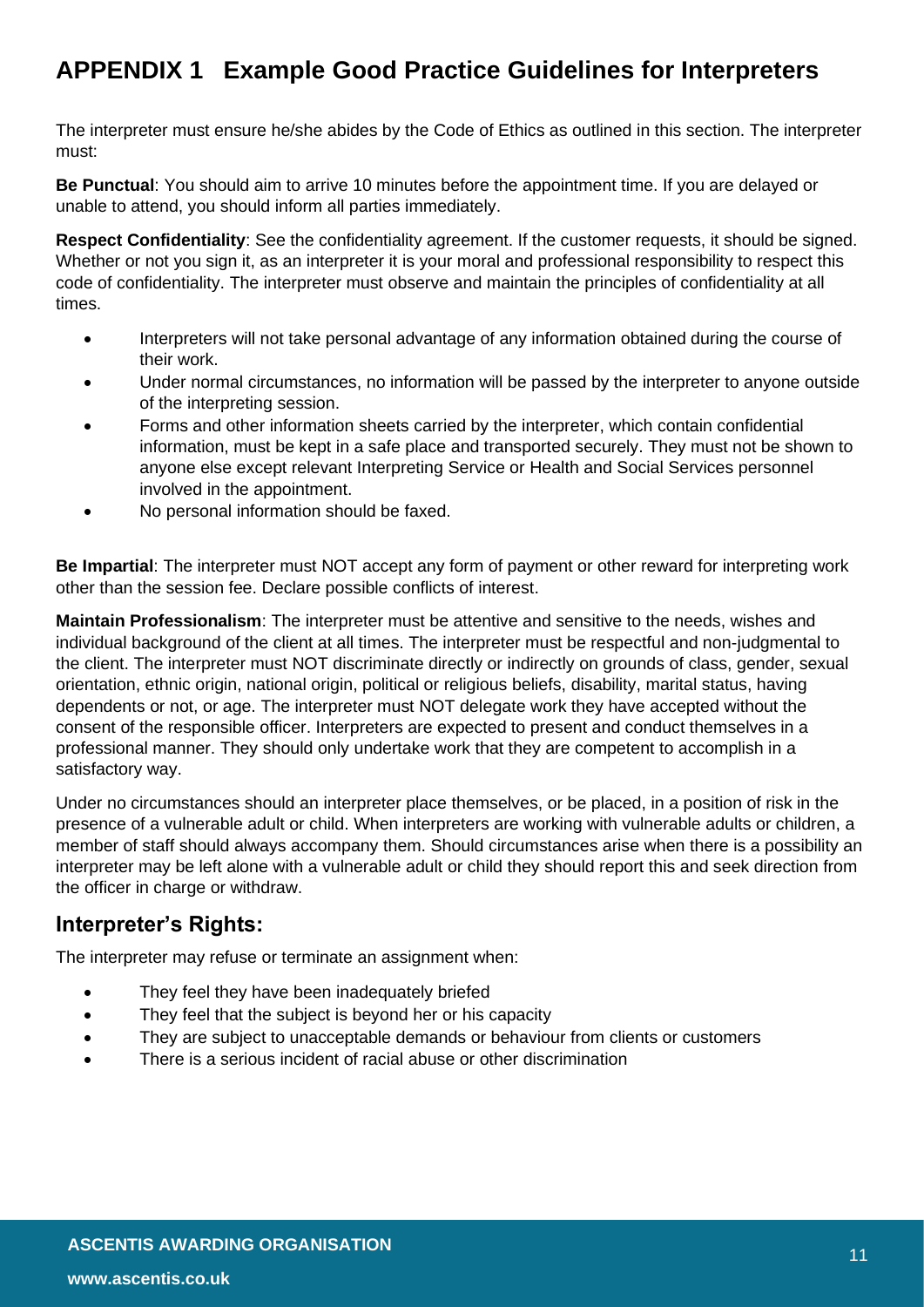The interpreter should expect to

- Be treated and respected as a professional
- Be paid.
- Ask for the time to carry out their required duties before, during and after the interview (excluding emergency situations)
- Receive aftercare support, particularly when cases are particularly distressing or difficult.

The interpreter should not be expected to

- Be a doctor, social or community worker, secretary etc.
- Be an 'expert' on medical or cultural issues.

#### <span id="page-11-0"></span>**Before Accepting the Session:**

The customer should provide the interpreter with the following information:

**Service Provider Details**: the name of the contact person setting up the appointment and their contact number. The name and role of the Customer who will be involved in the appointment.

**Client Details**: The name and gender of the client, their language and dialect, and their contact number (where appropriate).

**Appointment Logistics**: The date, day, time, estimated duration of appointment and the precise location of appointment.

**Appointment Content**: The interpreter will be given information on the general nature and context of the appointment.

**Pre Interview:** The interpreter will be told if the Customer has requested a pre interview.

**Additional Information**: The interpreter will also be advised, where known, if:

- A relative, carer, guardian or other person will be present
- The information is likely to be particularly serious or sensitive
- Terminology used is likely to be highly specialised or technical
- The appointment is to take place in a specialised environment

**Considerations before accepting the Session**: Before accepting offer of work, the interpreter must consider the following:

- Availability: date, time, place and travel arrangements
- Correct match: Is there a suitable match in terms of language, dialect, gender or other factors?
- Conflict of interest: is the client a close relative or friend?
- Professional limitation: Is the subject matter of a complicated or specialised nature that goes beyond training or experience?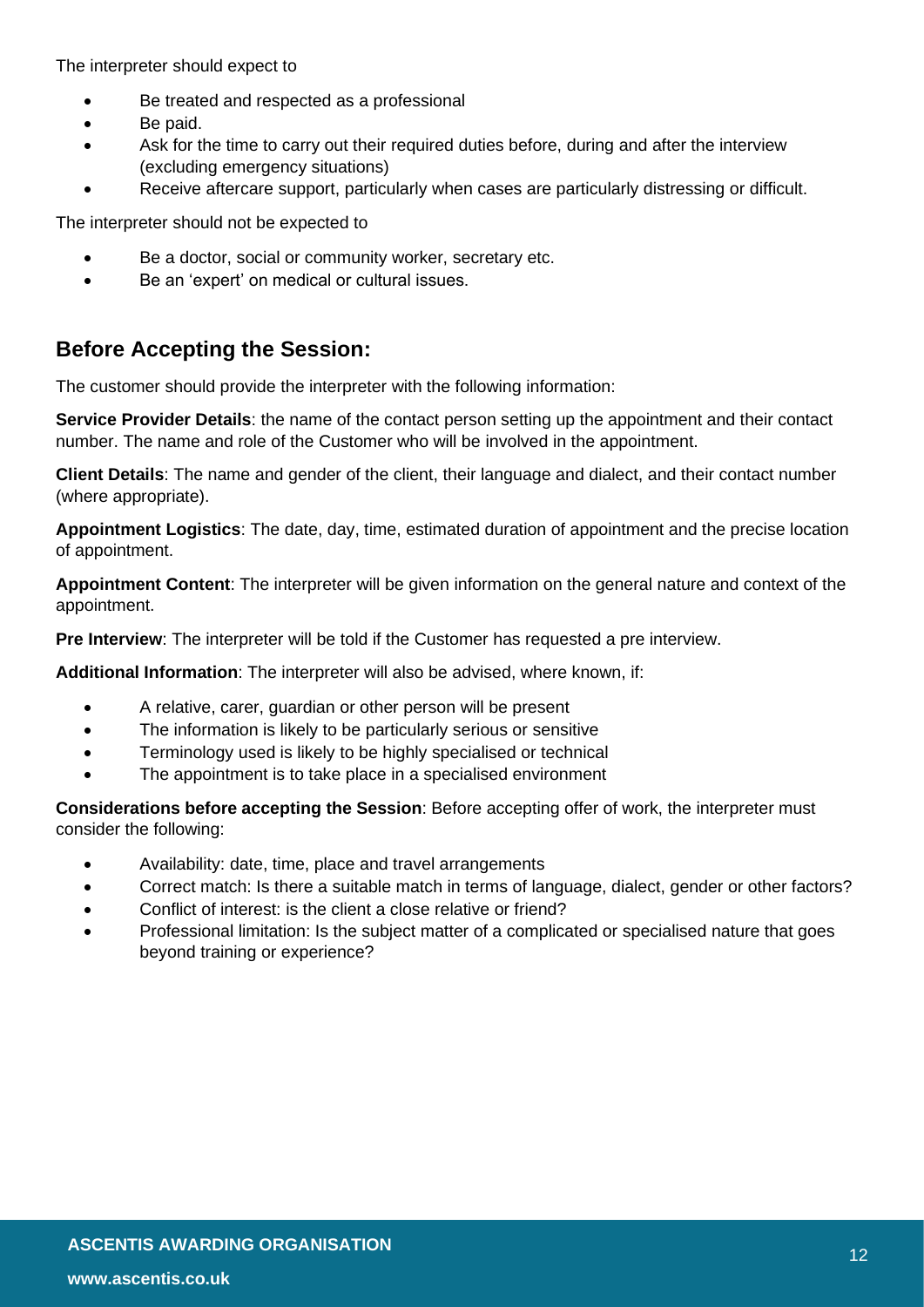#### <span id="page-12-0"></span>**Preparation for the Session:**

In preparation for the session, the interpreter should:

- Contact the client (where appropriate): If requested, the interpreter should contact the client by telephone to make sure they are aware of the appointment date, time and location. The interpreter will be told if it is inappropriate to do so. In addition, the interpreter will be told if it is inappropriate to leave a message rather than speaking to them directly.
- Research: Undertake research needed to familiarise yourself with the specific subject matter, including relevant vocabulary.
- Locate venue: The interpreter should be familiar with the venue and how to get there. If the venue is the client's home, health and safety issues need to be taken into account and the interpreter may wish to arrange to meet the customer outside or nearby.
- Paperwork: The appointment details should be filled in on an Interpreter Invoice and the timesheet.

**The Pre Interview**: A Pre Interview is more likely in relation to a specialist appointment. For example, cases around: Child Protection, Domestic Violence, Terminal Illness and Mental Health Assessment.

The Pre Interview should be used to:

- Clarify terminology and procedures
- Discuss contextual factual information about the case
- Set the aim of the present consultation
- Discuss interpreting methods required
- Discuss any previous incidents when the Customer has not understood cultural implications
- Discuss any challenging behaviour that may occur and how the interpreter might respond.

#### <span id="page-12-1"></span>**The Beginning of the Session:**

**Report**: On arrival, the interpreter should inform the relevant reception staff of their arrival and of the client's arrival if they are aware of this.

**Health and Safety**: Health and safety need to be taken into account for all appointments but particularly if they are in a client's home.

**Introduction**: Interpreters should formally introduce themselves to the client and include the following:

- Name and role: explain the role of the interpreter if needed.
- State the service is confidential and explain if needed.
- Explain that 'everything you say will be interpreted. If there is anything you do not want to tell the Customer/ Service provider, please do not tell me either, because I will have to interpret exactly what you say'.

#### <span id="page-12-2"></span>**Managing the Interpreting Interview**

**Seating**: The usual arrangement is a triangular formation i.e. the interpreter should be in between the Client and Customer without obscuring anyone. This allows the interpreter to communicate clearly with the Customer and client, and increases the client's confidence.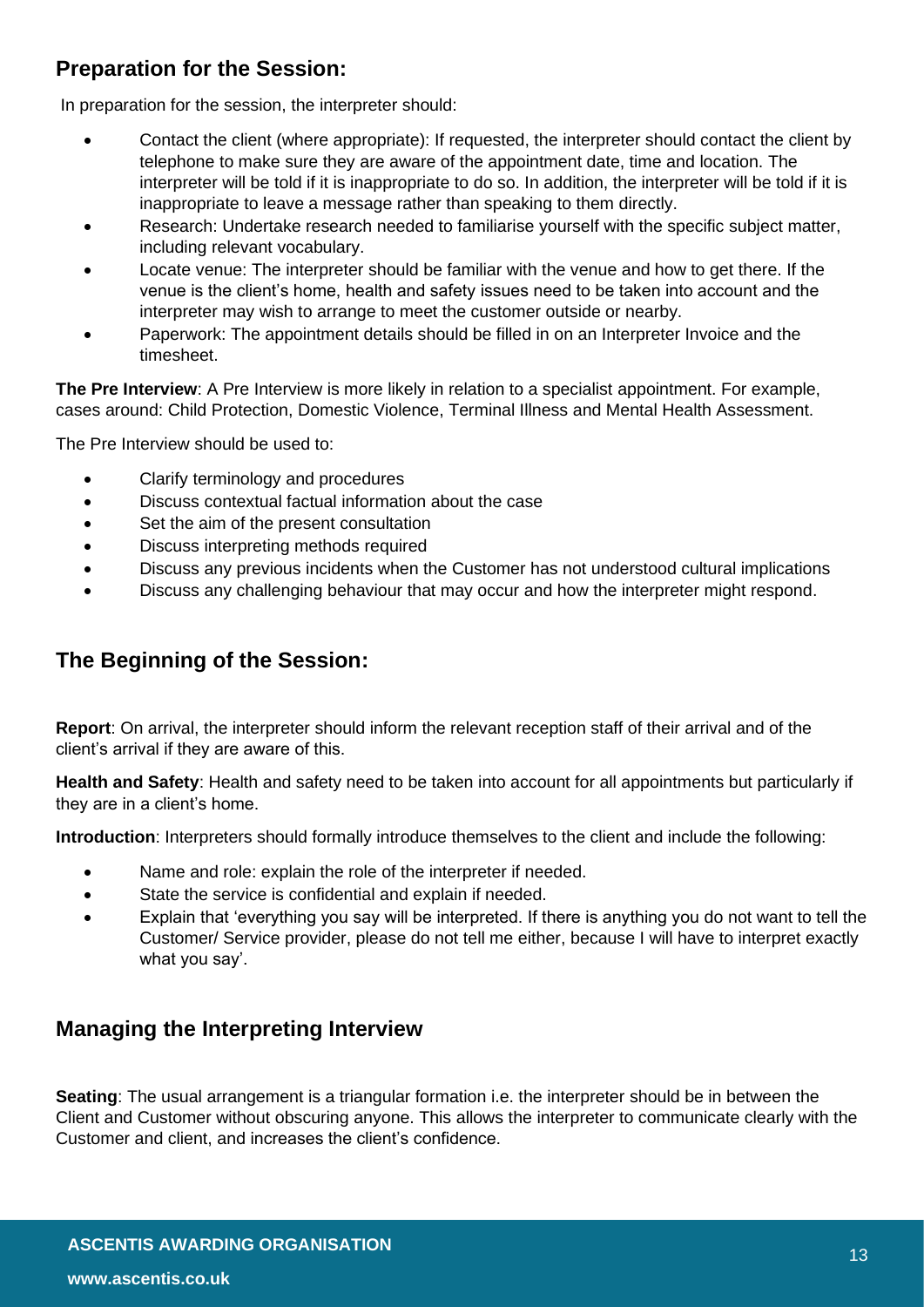#### **Style of Speech**

- Direct Speech: The First Person. In most circumstances, the interpreter should use the first person (direct speech). (That is "I have a pain in my stomach" not "He says he has a pain in his stomach.")
- Indirect Speech: the third person. In circumstances when speech is particularly emotional or if otherwise directed by the customer, the interpreter may need to use the third person.

**Intervention during the Interpreting Situation**: Interpreters can intervene during the interpreting session for several reasons including the following:

- Clarification: To ask for clarification if she or he has not fully understood the concept she/he is being asked to interpret
- Misunderstanding: To point out that the client or service provider has not understood the message although the interpreter was correct
- To ensure adequate time (sentence length, speed of speech) is left for the interpreting process
- At end of session: To ensure that at the conclusion of the session the client has fully understood all the information provided and has no further questions.

*You must always inform both parties of the reason for the intervention.*

#### <span id="page-13-0"></span>**After the Session**:

**Repeat Back**: Ask the client to check back to assure they have understood and check the Client has no further questions

**Invoicing**: You should fill in the details of the session on the invoice template (this is best done before the session)

**Time Sheet**: Ask the customer to sign an interpreter time sheet. If the authorised signatory is unavailable, then you should make a copy of the invoice. If a photocopier is not available, use a new template and copy the details. The Customer should then take the original invoice and process it by passing it to the authorised signatory to sign and then send it on to the relevant finance department. You should keep the copy of the invoice for your reference.

**Booking for future appointments**: Customer may want to book you for a follow up session for the same or another client. Check your availability before making the appointment.

#### <span id="page-13-1"></span>**Good Practice Guidelines II: Further Guidance**

**Introduction**: These guidelines on sensitivity, impartiality and advocacy, and special situations are, as the name suggests, only guidelines. Therefore, you will find that during the interpreting session there will be circumstances when the best course of action is not obvious. In these situations, you are encouraged to inform the customer and seek advice.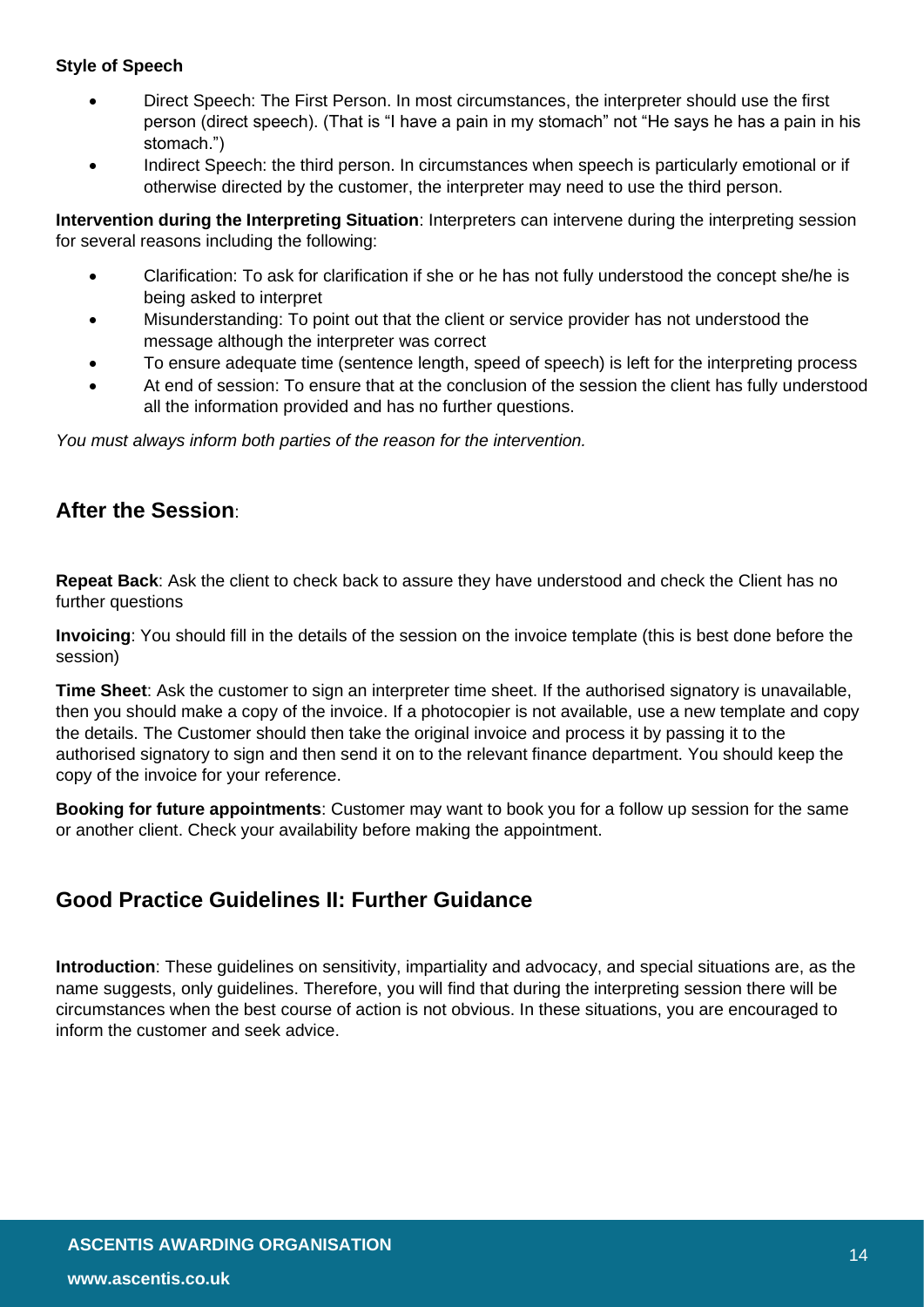**Sensitivity**: The interpreter should be aware of, and be sensitive to, the factors that vary among individuals and groups, and therefore are relevant to the delivery of and use of Health and Social Services. This is practically important, as a substantial proportion of the client group encountered by the interpreter is likely to be isolated and socially disadvantaged. These include:

- Experiences of racism and/or other forms of discrimination
- Previous negative experiences of the Health and Social Services
- Beliefs about the causes of, and treatments for illness
- Attitudes to illness in general, and in particular disorders
- Problems encountered by refugees and recent migrants
- Negative attitudes (stigma) to particular conditions e.g. mental health issues, or procedures e.g. compulsory admission to hospitals under the Mental Health Act.
- Fear of death
- Financial and other social problems
- Fear of attack and victimisation in everyday life
- Other stressful situations.

**Impartiality and Advocacy**: Some aspects of the Community Interpreter's work may involve elements that are quite close to advocacy. However, sessional interpreters are not employed as advocates and should be careful not to take on the extra responsibilities of such a role. The following is provided as guidance as to the role of the Community Interpreter:

**Do not speak for the client**: The interpreter should resist any temptation of speaking for the client, or pleading their case. This does not prevent the interpreter reminding clients of their rights or questions they wanted to ask.

**Clarify words and terminology**: The interpreter must make every attempt to clarify the meanings of words or terminology used by the service provider or the client when these are unfamiliar, or where exact equivalents are not available. (It is always safer to acknowledge ignorance.)

**Subconscious messages and unconscious bias**: Information may be conveyed to the interpreter by way of indirect, discrete, unconscious or unclear messages and disclosures (either verbally or non-verbally) by the client or service provider. In this case, the interpreter should confirm whether this is to be conveyed. This can be achieved through asking for clarification.

**Do not set yourself up as a cultural expert**: The interpreter must be sensitive to the possibility of 'setting themselves up' as a cultural expert. When the customer shows curiosity or surprise on a specific matter, the interpreter may inform them of systems within the client's culture that underpin their statements or behaviour. The interpreter's personal view of such systems must not be allowed to intrude on the interpreting session, nor must the interpreter stereotype.

**Advice giving**: The interpreter's task is not to provide advice or counselling to the client. This is often the task of the service provider. If the client asks the interpreter for advice, they can signpost the client to appropriate support organisations or agencies.

**Role Boundaries**: The interpreter is not a social worker or a community worker, and should not allow themselves to be used as such.

**Consent**: The interpreter should be aware that consent is a paramount issue and process in examination, treatment or care, and all areas of medicine. The client has a right to choose after being fully informed.

- The client may choose not to consent to a particular procedure and consent may be withdrawn at any stage thereafter.
- The consent of the client is of particular relevance to those who have been detained under the Mental Health Act.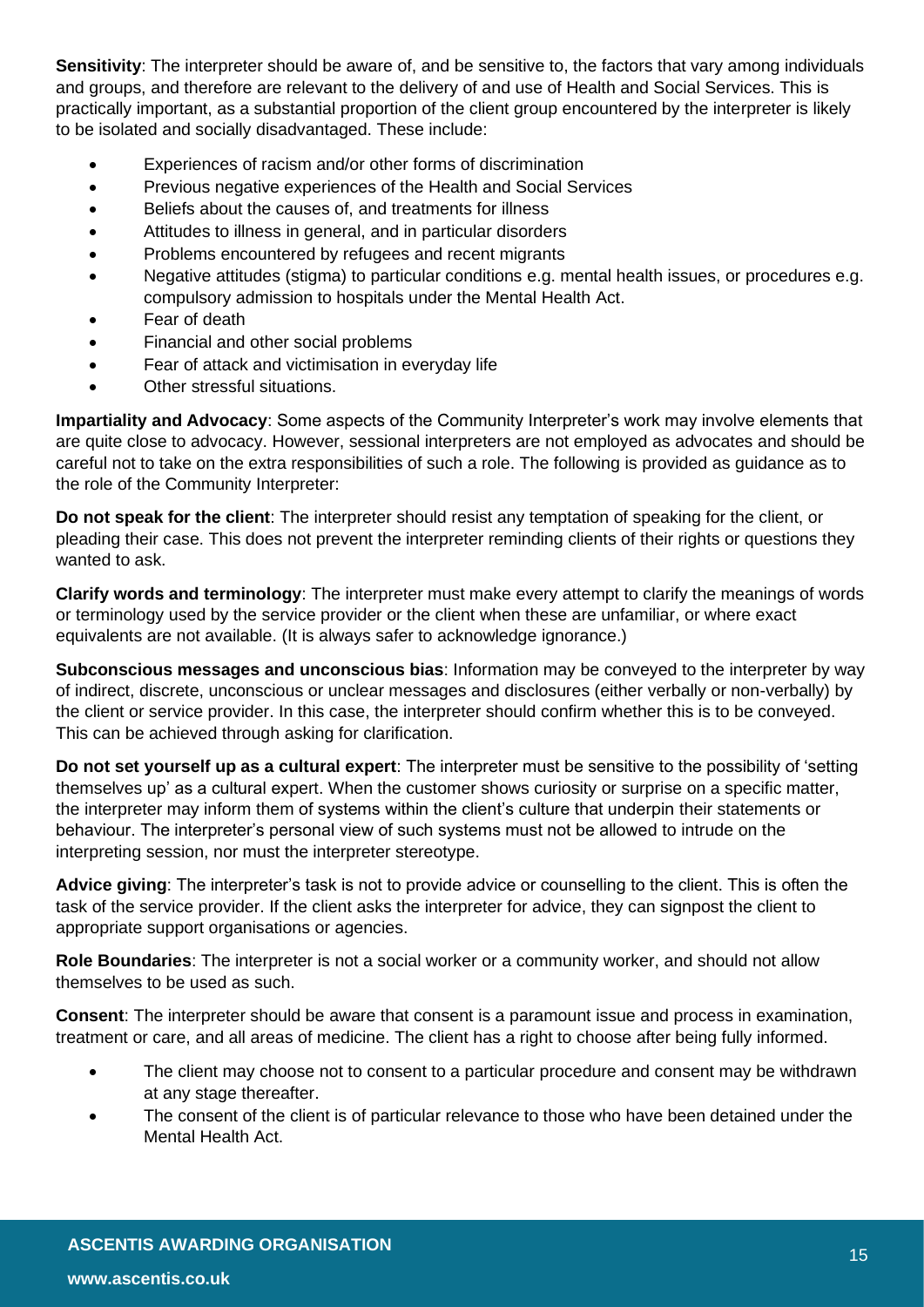**Medical and Psychiatric Procedures**: The interpreter should not allow herself or himself to take sides when it becomes clear that the client is resistant to a medical or psychiatric procedure. However, in these circumstances the interpreter can remind the client of their rights to consent.

**Children's Rights**: The interpreter should respect the rights of the parents of children who are clients to be involved in care and decisions but, under the Children Act 2004, must understand that the rights of the child are paramount.

**Impact of Client Experience**: The interpreter should be aware that a non-English speaking person might have been exposed to insult, stereotyping by others, exclusion by discrimination, or to being 'put down' because of 'racial' difference (racism). All these factors may be of significance in the assessment of a medical condition by the customer or to the willingness of the client to be assessed and treated. The interpreter should respect the client's right to raise concerns on these matters.

**Challenging Racism**: In your special role of interpreting between ethnic groups, you may encounter situations of racism or other forms of discrimination. If you believe this is evident, it might raise important issues concerning the rights of the client, and should be dealt with in the following manner:

**Verbal Challenge**: Minor incidents of racism or cultural insensitivity can be dealt with by a verbal challenge. You should use your own judgement in each case.

**Termination of Interview**: You have the right to terminate the interview if there is a serious incident of racial abuse. You should make it clear why you are doing so, but are not obliged to translate abuse unless the client specifically asks what was said. All such incidents must be reported to the relevant person.

**Diet, Religious and Cultural Requirements**: When relevant you should consult with the client and inform the service provider of relevant matters of dietary restrictions and preferences and any other crucial matters, e.g. essential religious observance or personal care.

#### <span id="page-15-0"></span>**Special Situations**

**Client right to object to an interpreter**: You should respect the right of the client to object to you as the interpreter for the session. The client may raise this objection at any time.

When this occurs, you should ask the client to give a reason for the objection and inform the customer of this and seek advice.

**Gender Considerations**: You may find that a female patient may be reluctant to share information with a male interpreter (or vice versa), but will not say this openly. An awareness of this possibility should prompt you to make enquiries into this matter.

**Client Complaints**: The interpreter should respect the right of the client to complain about the procedure of the interview, the way the medical system is organised, or other matters.

**Confidentiality / conflicts of interest in legal cases**: An interpreter who has interpreted for a client in a Health and Social Services appointment and is subsequently asked to interpret in a court or legal scenario should declare this to those requesting the interpreting. In all cases, the interpreter should observe confidentiality to the client.

**Client Travel Arrangements**: Clients are responsible for their own transportation to and from the place of the appointment. In special circumstances (e.g. if they are elderly or have mobility issues) interpreters can assist with making travel arrangements as part of preparation time. This could involve calling a taxi (for which the client, not the interpreter, will pay). It is recommended that interpreters do not transport the client to and from appointments. If an interpreter chooses to do so, they should ensure they have suitable insurance coverage for this.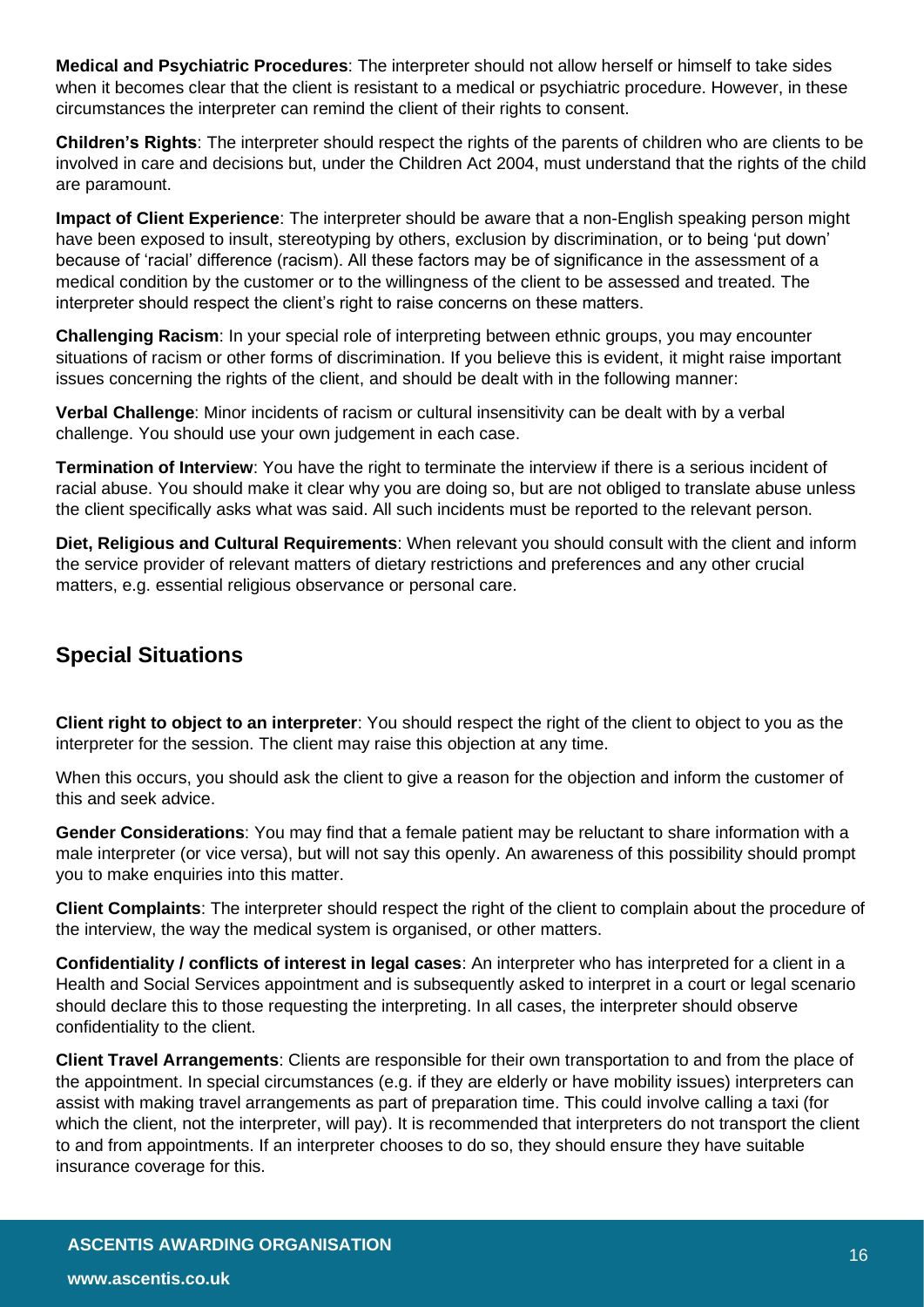**Non-Response from Client**: The interpreter may have to deal with circumstances when the client is refusing to talk or respond to questions in an interview. In these circumstances, the interpreter should share information with the customer about this and take guidance from them.

#### **Specialist Medical areas**:

The interpreter should be aware of the special problems likely to be experienced by a customer in counselling a client on genetic disorders. Examples of these are sickle cell anaemia, thalassaemia and Down's syndrome. When such counselling is to be carried out, the interpreter should clarify whether a spouse, other relative or carer is to be present.

If during a session the subject matter becomes considerably more complex than anticipated, the interpreter should consider their professional limitation and, if necessary, arrange to have the session rescheduled with a more suitable interpreter.

The interpreter may become involved in an interpreting session that arises from the medical psychiatric effects of abuse. This may involve physical, sexual or racist attack. In these instances, the interpreter should make special efforts to remain neutral.

The interpreter may be involved in procedures under the Mental Health Act. In such circumstances, the interpreter should be aware of the issues and procedures in relation to the act.

Special difficulties will be encountered in the task of providing interpreting skills for the patient who is 'confused' because of head injury or for some other reason. In these circumstances, the interpreter should approach the task with particular care and caution.

Please use the links on page 9 for more information and support.

**Acknowledgement**: *These Good Practice Guidelines were drawn together from a number of sources in literature and Codes of Practice used by other services such as National Register of Public Service Interpreters; Chartered Institute of Linguists; Fife Community Interpreting Service; Glasgow Interpreting Service; Newcastle and North Tyneside Health Authority Interpreter Service; Newham Language Shop, London; Scottish Translation, Interpreting and Communication Forum and Sussex Interpreting Service*.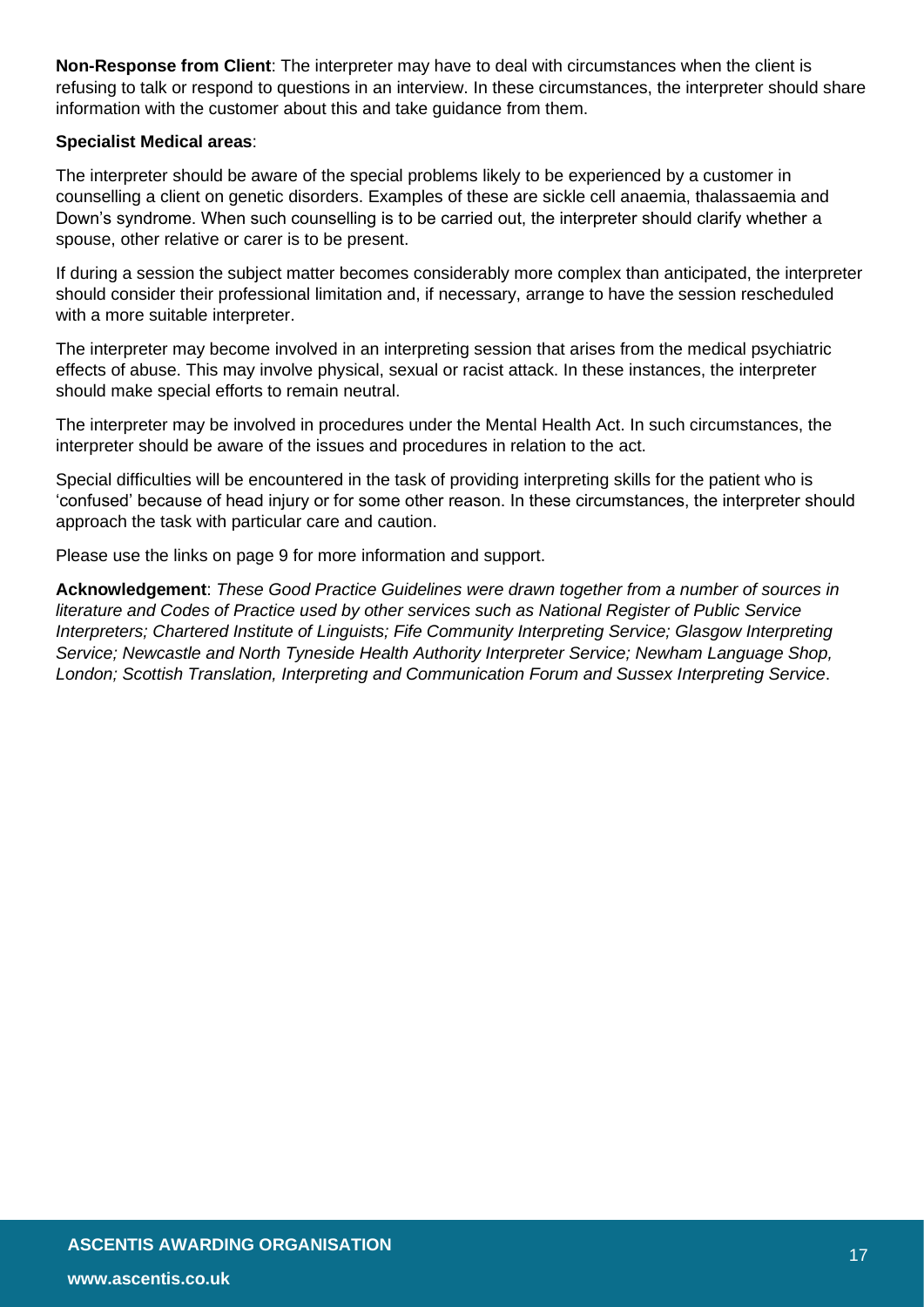# <span id="page-17-0"></span>**APPENDIX 2 Confidentiality Agreement (Confidentiality undertaking by the Interpreters)**

#### **Name (Interpreter)**

There may be a need to supply documentation and information to the Interpreter for the purpose of carrying out the completion of multi-lingual projects. All documents and other information disclosed to the Interpreter shall be treated in the strictest confidence.

The use of this documentation and information by the Interpreter is restricted to those activities required to successfully execute his/her obligations as an Interpreter for the particular project. The Interpreter will take all reasonable steps to avoid the disclosure, dissemination or unauthorized use of the documents and other information.

- 1. In particular, the Interpreter is expressly forbidden to:
	- a. discuss or communicate in any way with the written, verbal or visual media or any other third party, any information within any project undertaken;
	- b. copy or show any document or any part of it, or divulge the contents of it or any part of it to anyone except the officer responsible for the assignment;
	- c. publish or use for any purpose, any information shared in the assignment or contained in any document.
- 2. The Interpreter shall:
	- a. ensure that any notes used are destroyed on completion of the project;
	- b. ensure that working papers and other materials linked to the project are kept secure for the duration of the project.
- 3. The Interpreter shall not sub-contract any part of any project.
- 4. The Interpreter must be aware that non-compliance with any of the above where the project is undertaken for HM Government may be punishable under law.
- 5. I agree to be bound by the terms of this undertaking.

| <b>Signed (The Interpreter):</b>  | Date: |
|-----------------------------------|-------|
| Please print name:                |       |
| <b>Address:</b>                   |       |
|                                   |       |
|                                   |       |
| Signed (The responsible officer): | Date: |
| <b>Designation:</b>               |       |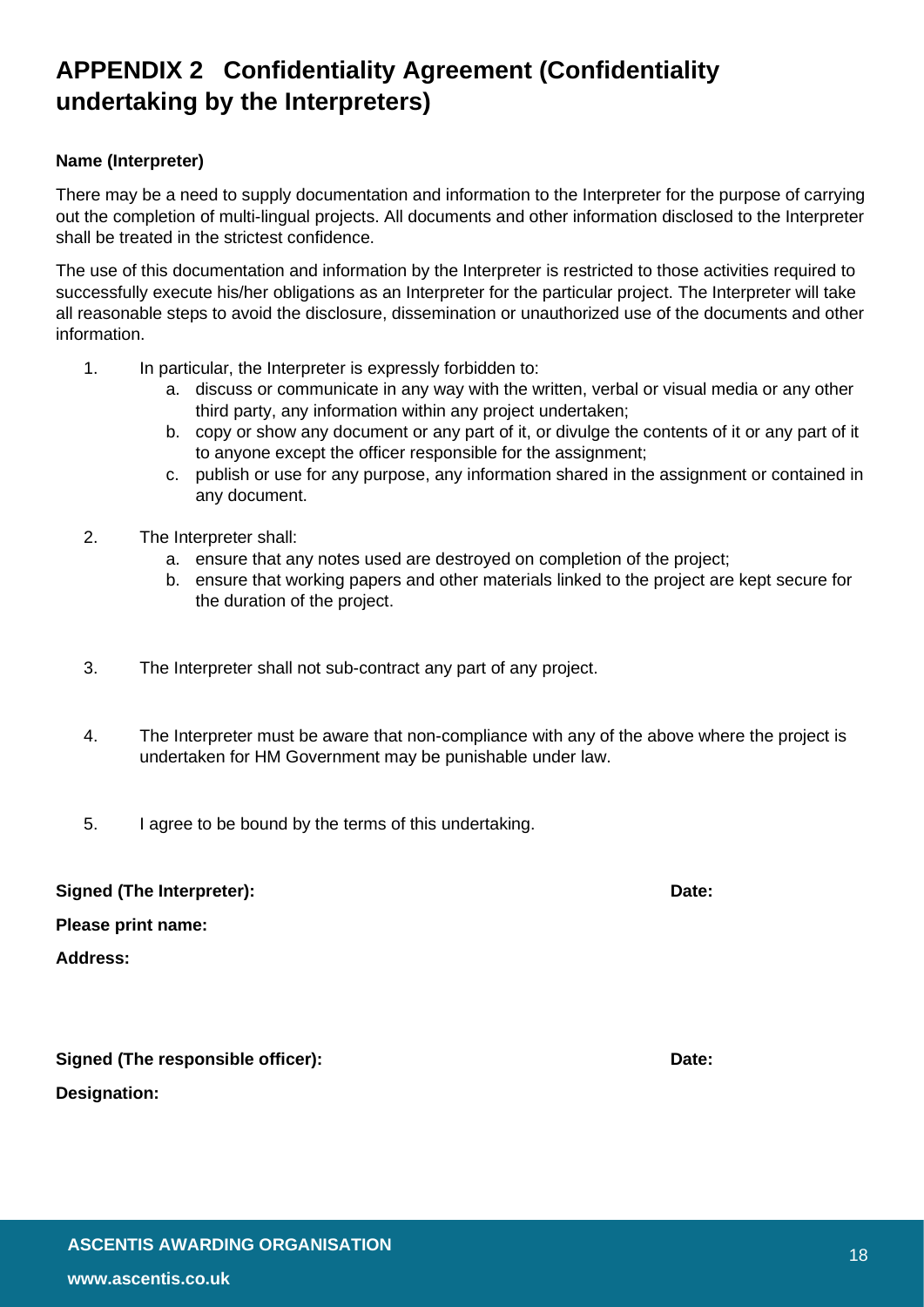# <span id="page-18-0"></span>**APPENDIX 3 Role Play Guidelines for Tutors**

Role plays are the chief method we have in the training of interpreters to give them a feel of what may happen in the workplace and to prepare them for future interpreting assignments. Therefore, we use them both as an important training method as well as the main way of assessing the trainees' skills and providing a video recording of evidence for External Quality Assurance.

When using role plays as a training and assessment tool, preparation is important. You need to think the process through carefully. Here are some guidelines:

- 1. When selecting or devising a role-play scenario, keep in mind the training point you want to use it for. A role play to illustrate the need for intervention skills may be quite different from one for practising interpreting techniques.
- 2. When writing role-play briefs, make sure that the wording is clear and unambiguous and that you have included all the necessary information. You may want to suggest exact words the role player should use but this may not necessarily be a full script. Ask someone to read it, to check that it will be understood the way you intended before using it in a training session. If a script is used the people using it should be familiar with the script before the role play and be prepared to ad lib depending on how the session is progressing.
- 3. When choosing the participants, the role of service provider should be played by someone who knows the service well enough to play the role realistically and to challenge the trainee appropriately. It is likely that the tutor/assessor will play this role but if played by someone else (e.g. another colleague or a visiting speaker) the tutor/assessor will need to give them clear guidance. Give the participants a brief of their role only and allow them time to read it. Talk to them individually to make sure they have understood. For a final assessed role play, the brief may be given well in advance, or at least an indication of the scenario in which it will be set, so that the trainee can do the appropriate research in advance of the performance.
- 4. The role of client could be played by the language assessor or by another colleague who shares a language within the group (or by another learner within the group, if the role play is part of training). Either way, the tutor/assessor needs to brief the role player carefully to ensure the planned outcome is achieved. This may involve giving specific instructions on how the role is to be played, again to ensure a suitable challenge to the trainee.
- 5. Those playing the client and the service provider should choose names other than their own to encourage them to feel freer in playing the role allotted to them.
- 6. Because it is acknowledged that codes of conduct for particular agencies may preclude a meeting between the interpreter and the client before the interview, it is very important to practise introductions to all parties and explanation of roles at the beginning of the session.
- 7. A briefing between the interpreter and the service provider may happen in certain circumstances, in which case it is important that the interpreter understands that what is said remains confidential and should not be passed on to the client unless specifically repeated during the interview.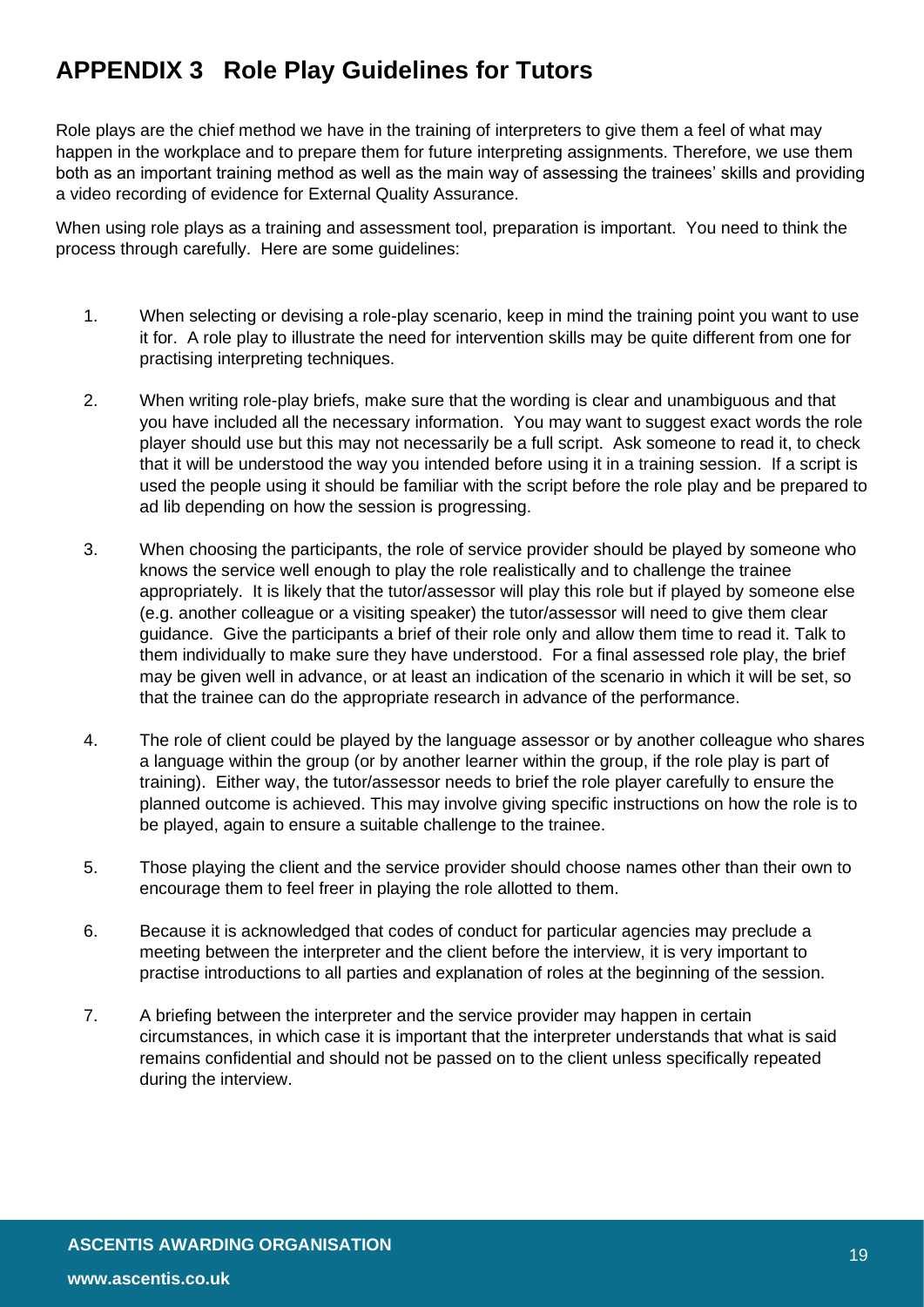- 8. If completing the role play in class, you may decide to give the entire group copies of the full role-play brief so that they are in a better position to evaluate the interpreter's performance. Alternatively, you might decide to let the observers judge the effectiveness of the role play without being briefed.
- 9. When giving feedback, whether in class or not, it is good practice to ask the interpreter trainee for their self-evaluation first, including anything which they might have improved upon. Others can then give their feedback addressing their comments directly to the interpreter trainee. The tutor/assessor should encourage the interpreter trainee to reflect on points that could be improved in future performance.
- 10. When assessed or practice role plays are carried out, whether in class or with only the participants and tutor present, those playing the other (non-interpreter) roles must be allowed to step out of character. All participants can be asked how they felt in the roles. They should then return to their normal places before the role play is discussed by the observers. Sometimes role plays can become very real, which is what we're aiming for. Therefore, participants may become upset and need to be reminded they are playing roles.
- 11. Once completed, the assessed role plays need to be marked against the assessment criteria for the qualification by the tutor/assessor and the language assessor. If the language assessor is not present at the role play, a video recording of the role play should be sent to them on a CD or memory stick, on a file sharing site such as Dropbox or uploaded to YouTube or a VLE. All participants should be filmed so that the interaction between them, the non-verbal communication and the pacing and management of the interview can be fully assessed. This evidence will also be required by the External Quality Assurer when they visit.
- 12. Feedback from the observers can be taken point by point following the evaluation sheet. General comments can be taken at the beginning or at the end. Make sure that any criticism is constructive and directed at the interpreter, telling her/him how to improve her/his work.
- 13. Do not allow students to make negative criticisms or comment on the way the service provider or client roles were played. It is also possible for observers to get into groups to discuss the role play. Each group fills in one evaluation sheet representing the group consensus. These can then be given to the interpreter as written feedback.
- 14. After feedback to the interpreter, discuss the role play in terms of the intended training point. For example, if the role play was selected to examine how to give cultural information, draw out how this particular aspect was dealt within the role play and how this experience is relevant to other situations.
- 15. Conclude the discussion by reinforcing the most valid points made, exploring other possible ways of dealing with that situation.
- 16. The observers should then give completed role play evaluation sheets to the interpreter and the tutor should keep her/his copy as a record. The learner then completes their own selfevaluation, reflecting on how they managed in the situation. Learners may need some guidance on how to self-evaluate and how to evaluate others so that their comments are useful for further development.